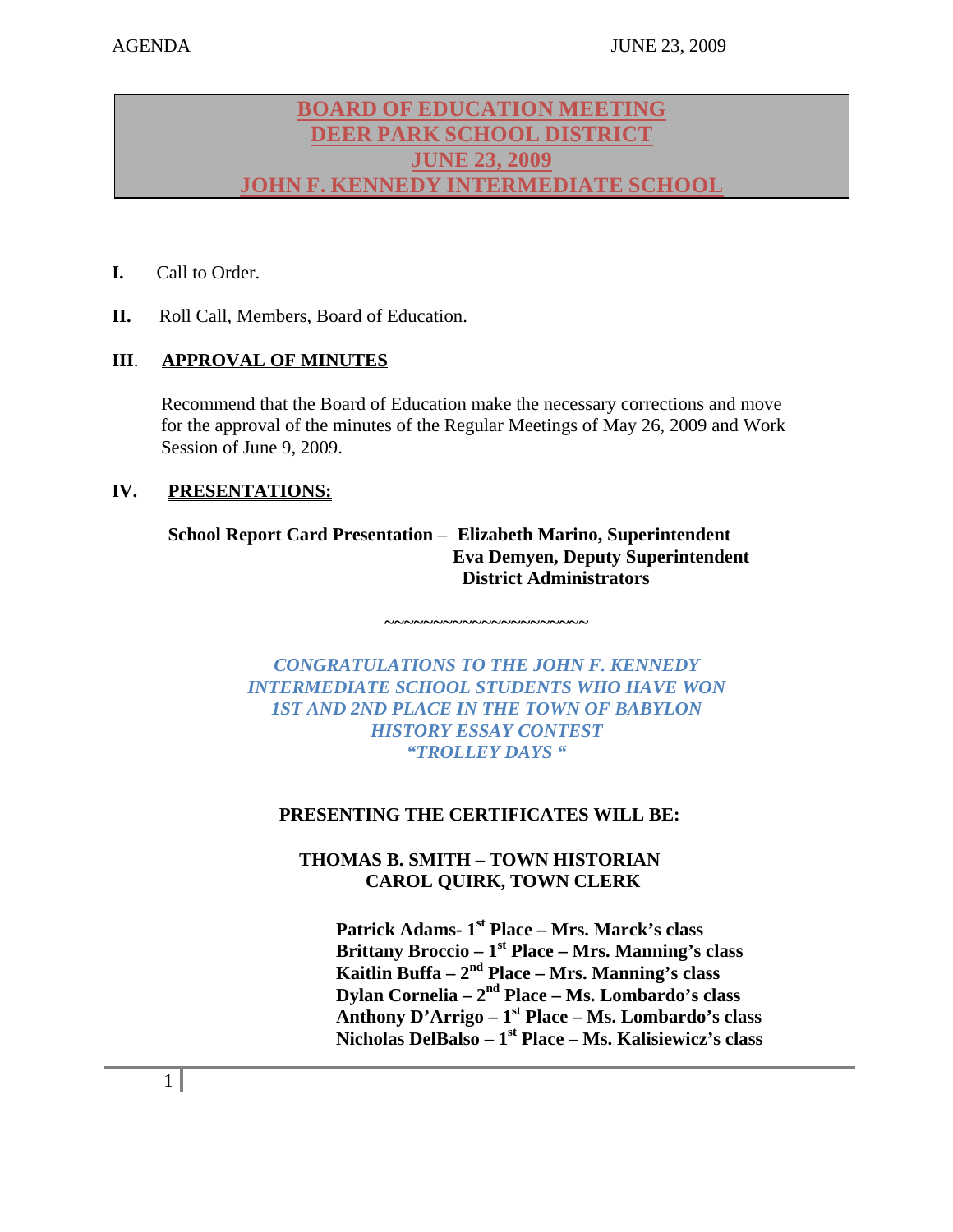**Julianna Diaz – 2nd Place – Ms. Testa's class Genevieve Ferguson – 2nd Place – Ms. Schumacher's class Nicholas Gallo – 1st Place – Mrs. Orofino's class Alima Hossain – 2nd Place – Mrs. Torres' class Joseph Lenahan – 1st Place – Mrs. Price's class Emily Mahon – 2nd Place – Mrs. Marck's class Anthony McDonough – 2nd Place – Mrs. Price's class Marissa O'Donnell – 2nd Place – Mrs. Orofino's class**  Sarah Parsons - 1<sup>st</sup> Place – Mrs. Schumacher's class **Jessica Radecki – 2nd Place – Ms. Palopoli's class Kayla Reynolds – 1st Place – Mrs. Torres' class Frederick Suarato - 2nd Place – Ms. Kalisiewicz's class Bianca Taipe – 1st Place – Ms. Palopoli Francesca Tavella – 1st Place - Ms. Testa's Aarvin Varghese – 1st Place – Mrs. Amato's class Alexa Wahl – 1st Place – Ms. Baker's class Jessica Wolstedlund – 2nd Place – Mrs. Amato's class Valerie Zappola – 2nd Place – Mrs. Baker's class** 

..................... *Presented by Susan Bonner, Principal* 

*CONGRATULATIONS TO JOHN F. KENNEDY STUDENT MICHAEL STRENTA 2nd Place Winner / "Be Pool Smart" Poster Contest Sponsored by County Legislator Lou D'Amaro & Winner of USDAN Scholarship* 

*CONGRATULATIONS TO THE HIGH SCHOOL MATH TEAM IN RECEIVING AWARDS FROM THE SUFFOLK COUNTY MATH TEACHERS ASSOCATION SENIOR HIGH MATH LEAGUE 3RD PLACE / DIVISION II ````````````````* 

**````````````````** 

*Presented by the Advisors to the Math Team: Belinda McDermott Anthony Cinquemani ```````* 

**SPECIAL AWARD**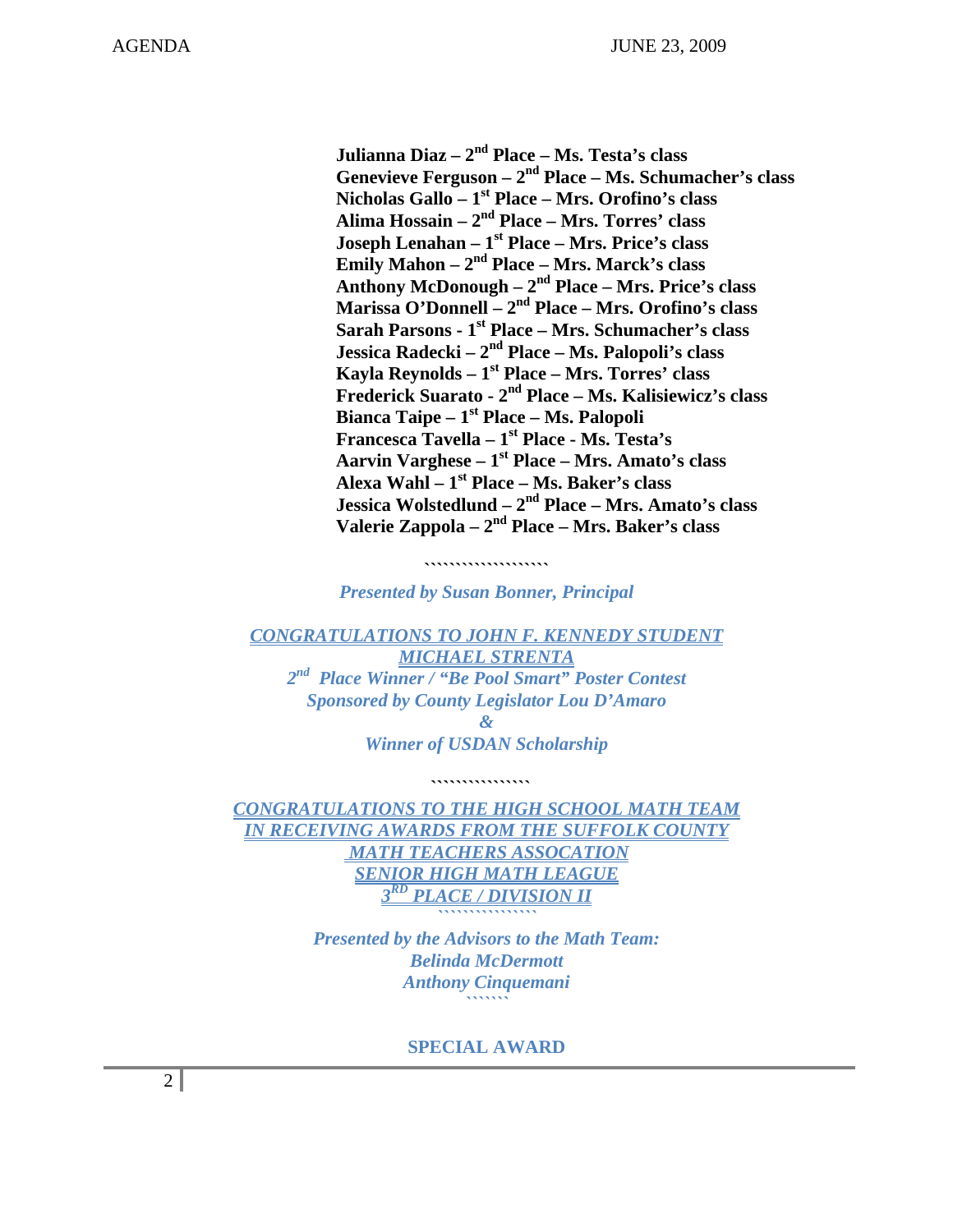### **COUNTY TOP SCORER**  *IKE LEE*

*Mohammed Omair Ahmed Abdul-Samad Mirza Giovanni Appolon Jesus Morello Shafique Arnab Hassan Mujeeb Chaettha Charumaneeroj Hina Mujeeb Pui Lok Chau Umer Majeeb Jose Cisneros Eric Nau Robert Effinger* Ekta Patel *Afrin Howlader Vihita Patel Hui-Hung Hwang Ebne Safi Ike Lee Karamveer Singh* 

 *Eric Wuu* 

### *CONGRATULATIONS TO THE NATIONAL FRENCH CONTEST AWARD WINNER – 2009*

**~~~~~~~~~~** 

*Presented by: Gina Palasciano, Director/World Language & ESL*

*GRADE 7 – LEVEL 01 STUDENTS WHO PLACED IN THE TOP 10 IN SUFFOLK COUNTY*

*Danny Desroches* –  $2<sup>nd</sup>$  place –(Heritage Language)

In addition, *Danny Desroches* – placed  $9<sup>th</sup>$  nationally

*Jasmine Moubariki* - 5<sup>th</sup> place – Heritage Language

*Courtney Brown* –  $8<sup>th</sup>$  place

*Yasameen Saleem* – 8<sup>th</sup> place

*Caroline Herrera* –  $9<sup>th</sup>$  place

*Logan Hewlette* –  $9<sup>th</sup>$  place

*Christopher Perepezko* –  $10^{th}$  place

*CONGRATULATIONS TO THE SPRING TEAMS WITHIN THE DEER PARK ATHLETIC PROGRAM*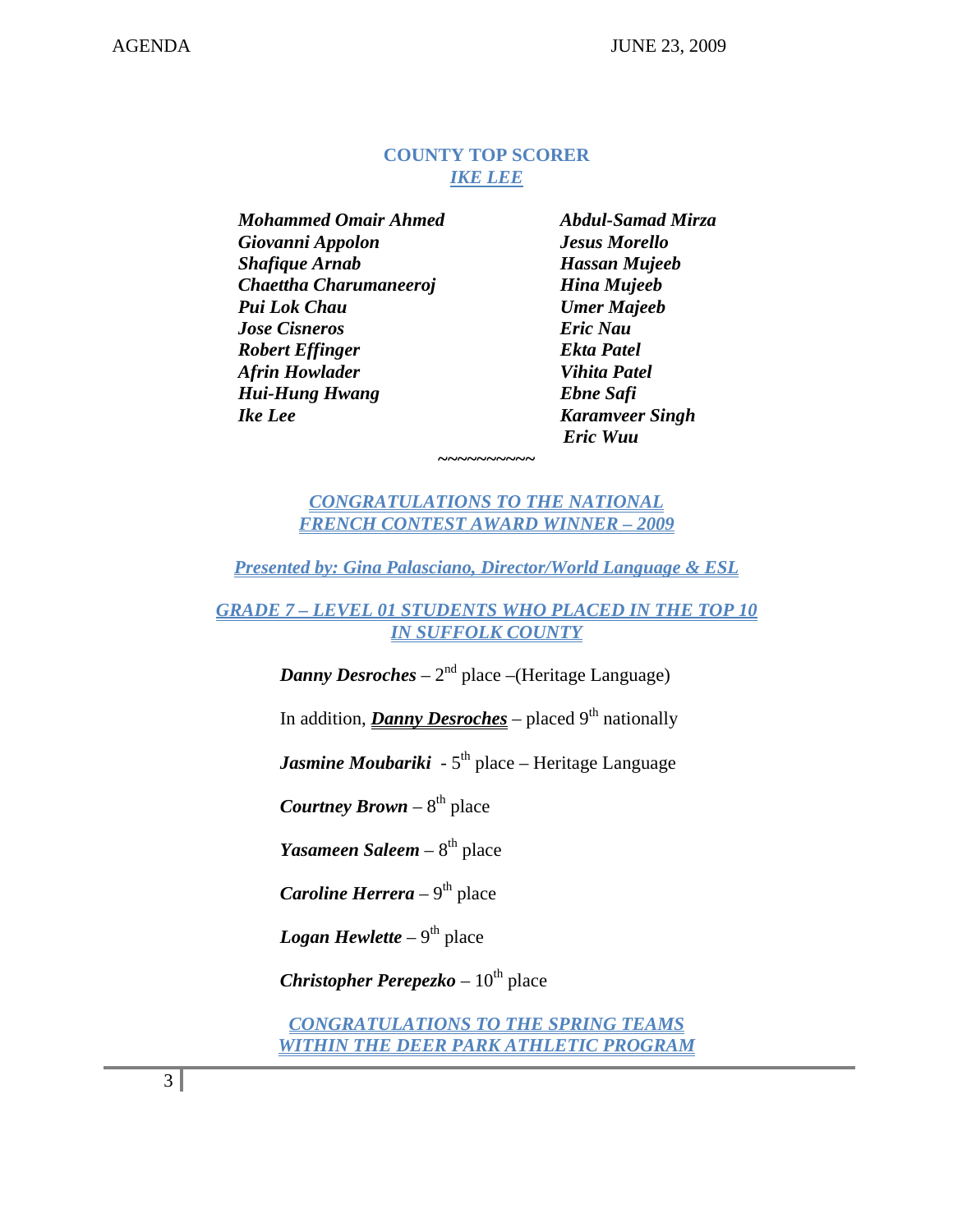### *FOR ACHIEVING HONORS:*

*Presented by: Anthony Amesti / District Administrator /Athletics*

### **GIRLS VARSITY LACROSSE**

 **Coach: Anthony Saccone Assistant Coach: Justine Golloub** 

 **This team was awarded the distinction of being recognized as a New York State Scholar Athlete Team, which means they maintained a GPA of 90.0 or better throughout their entire season (11 members required for team award)** 

| <b>Monica White</b>                                         | <b>ALL COUNTY</b>                      |
|-------------------------------------------------------------|----------------------------------------|
|                                                             | <b>SCHOLAR ATHLETE</b>                 |
|                                                             | <b>Under Armour All American Team</b>  |
|                                                             | <b>National High School Girls Team</b> |
| <b>Melyssa Matthewson</b>                                   | <b>ALL-COUNTY</b>                      |
|                                                             | <b>National High School Girls Team</b> |
| <b>Samantha Friend</b>                                      | <b>ALL-LEAGUE</b>                      |
|                                                             | <b>SCHOLAR ATHLETE</b>                 |
| Nina Ragone                                                 | <b>ALL LEAGUE</b>                      |
|                                                             | <b>SCHOLAR ATHLETE</b>                 |
| Gina Tortorici                                              | <b>ALL LEAGUE</b>                      |
|                                                             | <b>SCHOLAR ATHLETE</b>                 |
| Angela Oliveto                                              | <b>ALL LEAGUE</b>                      |
| <b>Additional Contributing Scholar Athlete Team Members</b> |                                        |
| Dominique Chin                                              | <b>Desiree Malhado</b>                 |
| <b>Stellar Gim</b>                                          | <b>Michelle Monahan</b>                |
|                                                             |                                        |

 *Deanna Ingrassia Lauren Saxon* 

 *Josephine Williams* 

 **BOYS VARSITY LACROSSE Coach: Brian Tower** 

*~~~~~~~~~* 

4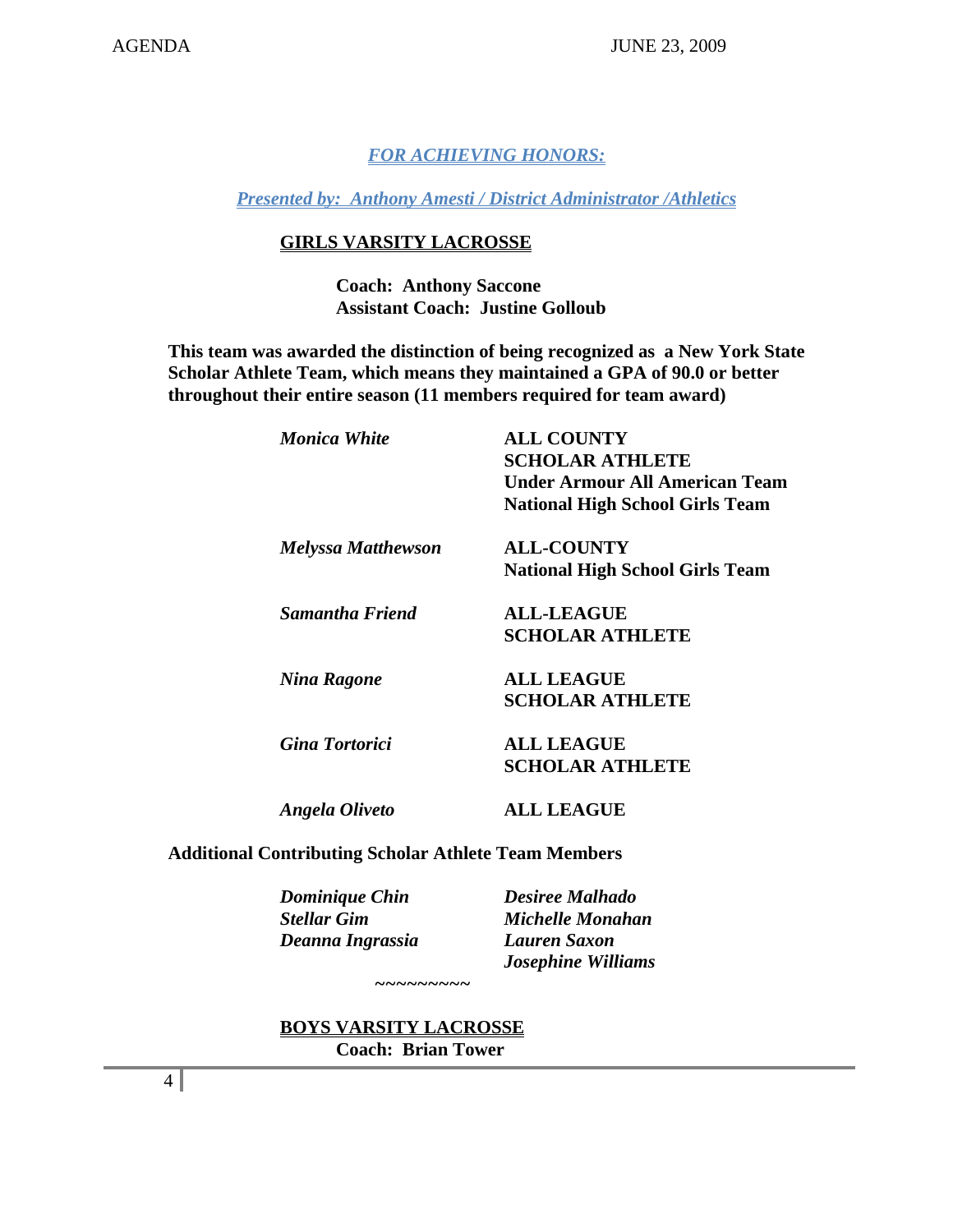AGENDA JUNE 23, 2009

### **Assistant Coach: Thomas Zummo**

 **This team was awarded the distinction of being recognized as a New York State Scholar Athlete Team, which means they maintained a GPA of 90.00 or better throughout their entire season (11 members required for team award)** 

| <b>Brian Kavanagh</b> | <b>ALL COUNTY</b><br><b>SCHOLAR ATHLETE</b> |  |
|-----------------------|---------------------------------------------|--|
| <b>Thomas Miele</b>   | <b>ALL LEAGUE</b><br><b>SCHOLAR ATHLETE</b> |  |

 **Additional Contributing Scholar Athlete Team Members.** 

*Anthony Ambrosio Dylan Doyle Matthew Betzold Basil Lawson Nicholas DeMonda Michael Muscat* 

 *Christopher Ciuffo Adalberto Montero Cuevas Philip Scarfi* 

#### **BOYS JUNIOR VARSITY LACROSSE Coach: Ian Kryanakis**

*Coach Kryanakis was awarded the honor and title of being Selected by the Suffolk County Lacrosse Coaches Association as Junior Varsity Coach of the Year ~~~~~~~~~~~~* 

 **GIRLS VARSITY SOFTBALL Coach: John McCaffrey Assistant Coach: Vic Lomonaco** 

**This team's performance during the regular season awarded them an appearance in the Suffolk County Playoffs** 

| <b>Marie Racano</b>       | <b>ALL DIVISION</b> |  |
|---------------------------|---------------------|--|
| Alyson Dzierzynski        | <b>ALL LEAGUE</b>   |  |
| <b>Jacqueline D'Aries</b> | <b>ALL LEAGUE</b>   |  |
|                           |                     |  |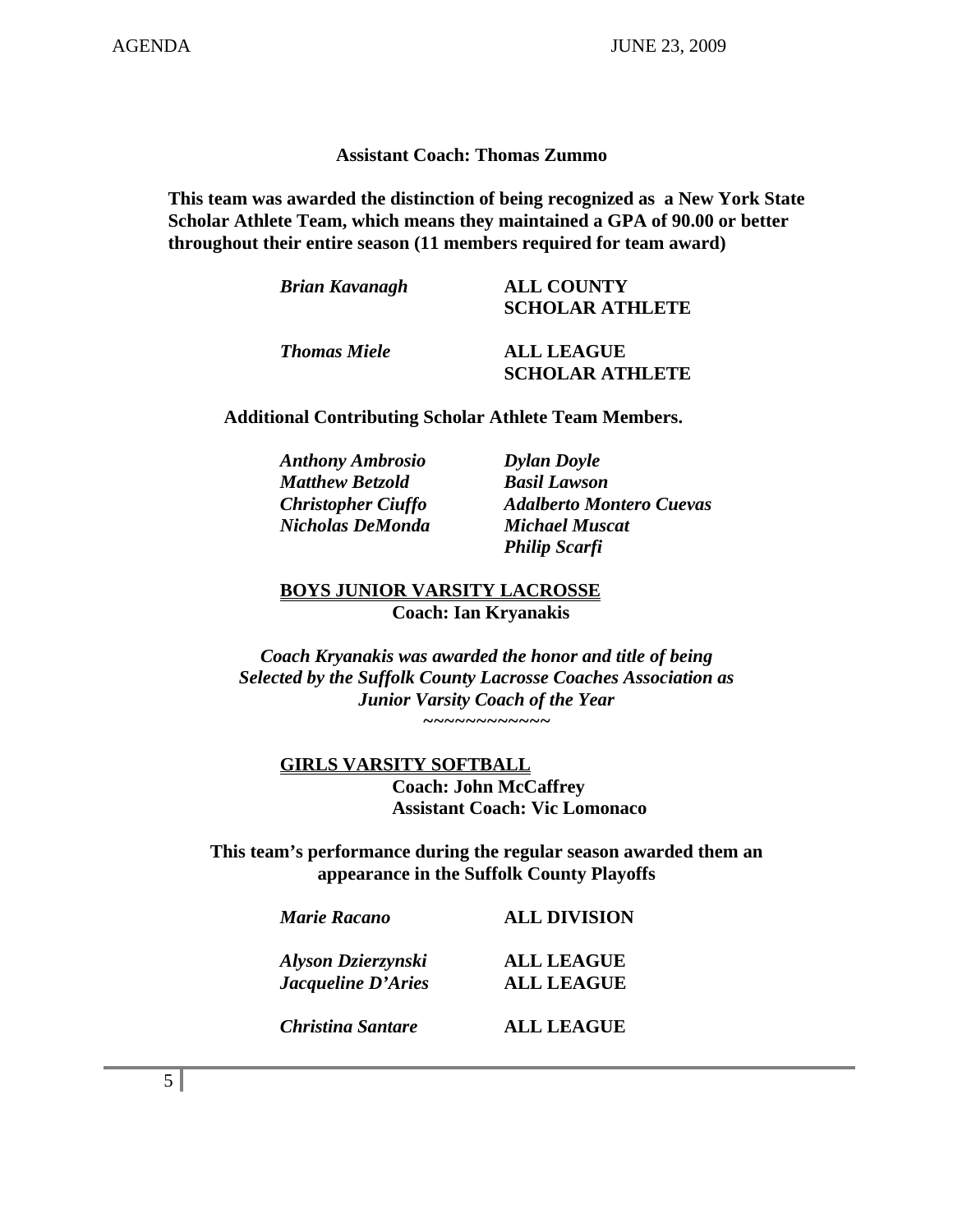**VARSITY BASEBALL Coach: Ryan Argenziano Assistant Coach: Chris LoPiccolo** 

 **~~~~~~~~~~** 

| David Saldana          | <b>ALL LEAGUE</b> (Academic) |  |  |
|------------------------|------------------------------|--|--|
| <b>Nicolas Pastore</b> | <b>ALL LEAGUE</b>            |  |  |
| <b>Thomas Kastelan</b> | <b>ALL LEAGUE</b>            |  |  |
| Eric Wiener            | <b>ALL LEAGUE</b>            |  |  |

### **GIRLS SPRING TRACK**

 **~~~~~~~~~** 

 **Coach: Jess Prochilo Assistant Coach: Jennifer Allen** 

 **This team was awarded the distinction of being recognized as New York State Athlete Team, which means they maintained a GPA of 90.00 or better throughout their entire season (12 members required for team award.)** 

 **Contribution Scholar Athlete Team Members:** 

| Vivian Abbas           | <b>Kayla Downs</b>      | Gianella James     |
|------------------------|-------------------------|--------------------|
| <b>Sydney Bond</b>     | <b>Kourtney Gardner</b> | Megan Reilly       |
| <b>Helen Chan</b>      | <b>Nicole Goh</b>       | <b>Mehak Salim</b> |
| <b>Catrina Cotrone</b> | <b>Trishell Hines</b>   | Nerissa Williams   |

### **BOYS SPRING TRACK Coach: Christopher Kauter Assistant Coach: James Petti**

 **This team was awarded the distinction of being recognized as New York State Athlete Team, which means they maintained a GPA of 90.00 or better throughout their entire season (12 members required for team award)** 

**This team was also recognized by Section XI as a Suffolk County**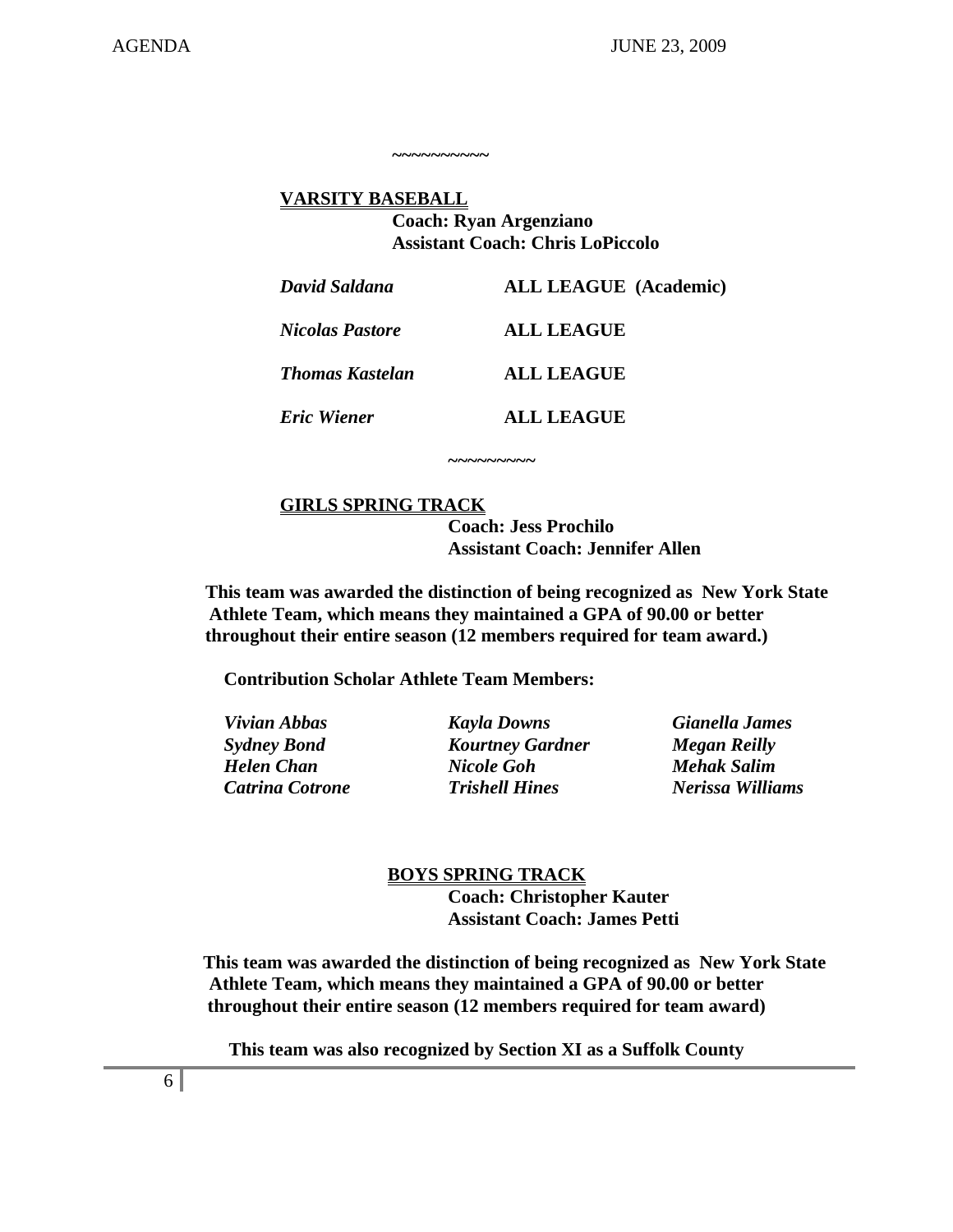#### **Sportsmanship Award winner**

*Matthew Mehl* **ALL LEAGUE** *Kevin Martinez* **ALL LEAGUE** *Obiora Amah* **ALL LEAGUE** 

 **Contributing Scholar Athlete Team Members** 

*Ahad Arshad Jihad Hameed Michael Maddaloni Ahmel Arshad Ka-Chung Hung Ronald Marciszyn Andrew Bylicki Ian Kowalchuk Ismaldo Matias Christian Gonzalez Brandon Lynch Michael Soldano*

#### **BOYS VARSITY SPRING GOLF Coach: David Arkow**

**This team was awarded the distinction of winning the League I Suffolk County Championships for the FIFTH consecutive year. This team's performance during the regular season qualified Deer Park for the Suffolk County Playoffs and sent team member**  *Robert O'Connell* **to the New York State Tournament.** 

*Robert O'Connell* **ALL-STATE TEAM ALL COUNTY ALL LEAGUE ALL CONFERENCE** 

*Kyle Morris* **ALL LEAGUE** 

*Gary Calder Christopher Fenchak Joseph Rubino Michael Calder Thomas R. Johnson Dennis J. Ryan* 

 **BOYS JUNIOR VARSITY SPRING GOLF Coach: Alex Mesimeris** 

**This team was recognized by Section XI as a Suffolk County Sportsmanship Award winner** 

 $7<sup>1</sup>$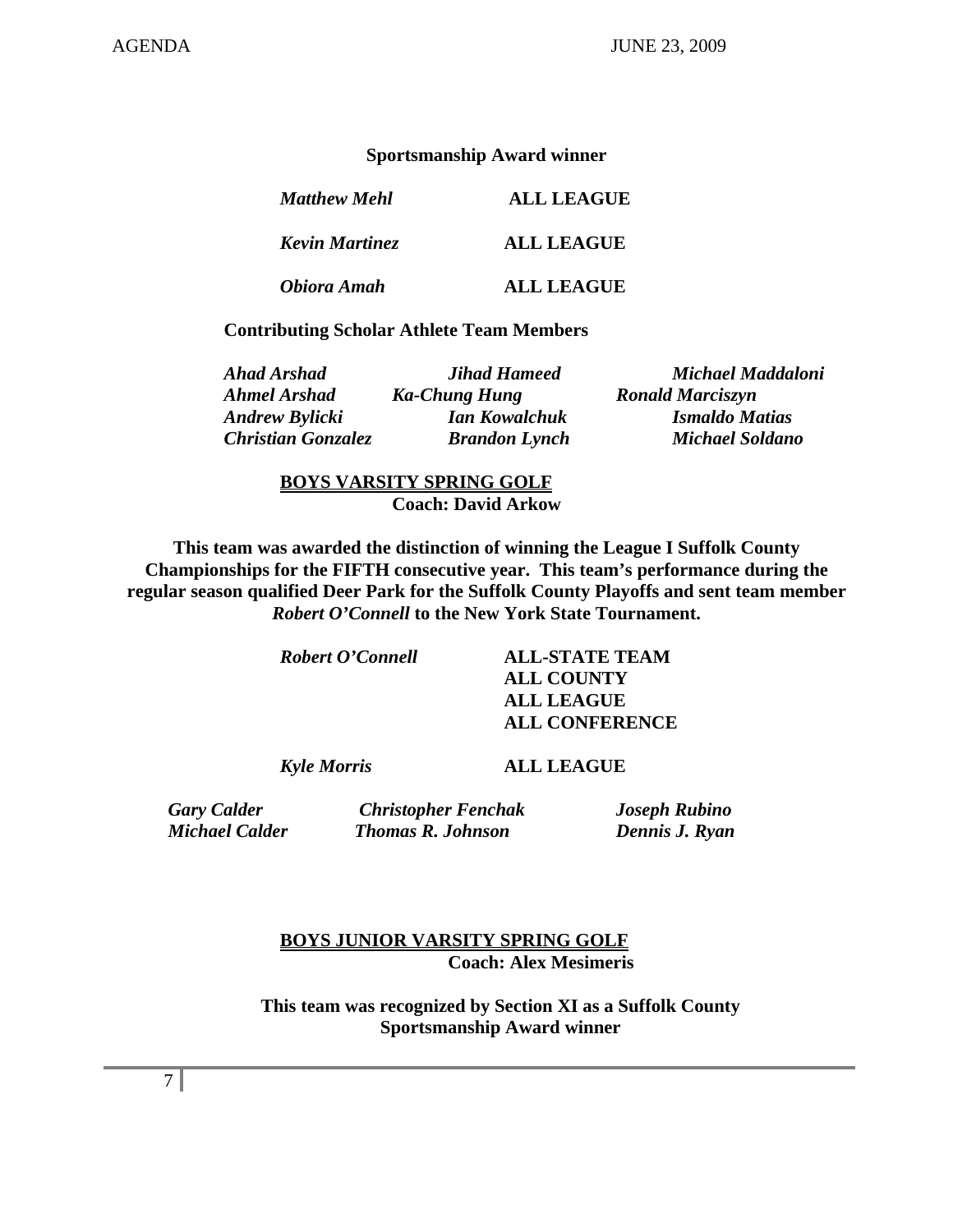*Danyal Ayaz Darren Fenice Shaun Bauer Michael Gusman Patrick Cain* **Brian Horne**  *Chaettha Charumaneeroj Christopher Jablonski Blaise Cresciullo Christopher Ottersen* 

 **~~~~~~~~** 

 **~~~~~~~~~~~** 

 **GIRLS VARSITY GOLF Coach: Gregory Menig** 

**This team was recognized by Section XI as a Suffolk County Sportsmanship Award winner** 

 *Katie Harsch Ashley Valerio* 

*Alyssa Cavalcante Nacqiah Patterson Melanie Giessen Leanna Rudzinski Jacqueline Walkuski* 

### **BOYS VARSITY TENNIS**

 **Coach: Anthony Tannacore Assistant Coach: Dan Ferguson** 

**This team was awarded the distinction of being recognized as a New York State Scholar Athlete Team, which means they maintained a GPA of 90.00 or better throughout their entire season (9 members required for team award)** 

 *Matthew Dunn Alessandro Leo Michael Trivigno George Kellarakos Robert Rotchford Timothy Wong* 

*Janai Clarke Ryan Littman Karamveer Singh* 

*CONGRATULATIONS TO THE 8TH GRADE SOFTBALL TEAM FOR WINNING SECTION XI - TEAM SPORTSMANSHIP AWARD Coach: Keri Schumacher-Inghilterra*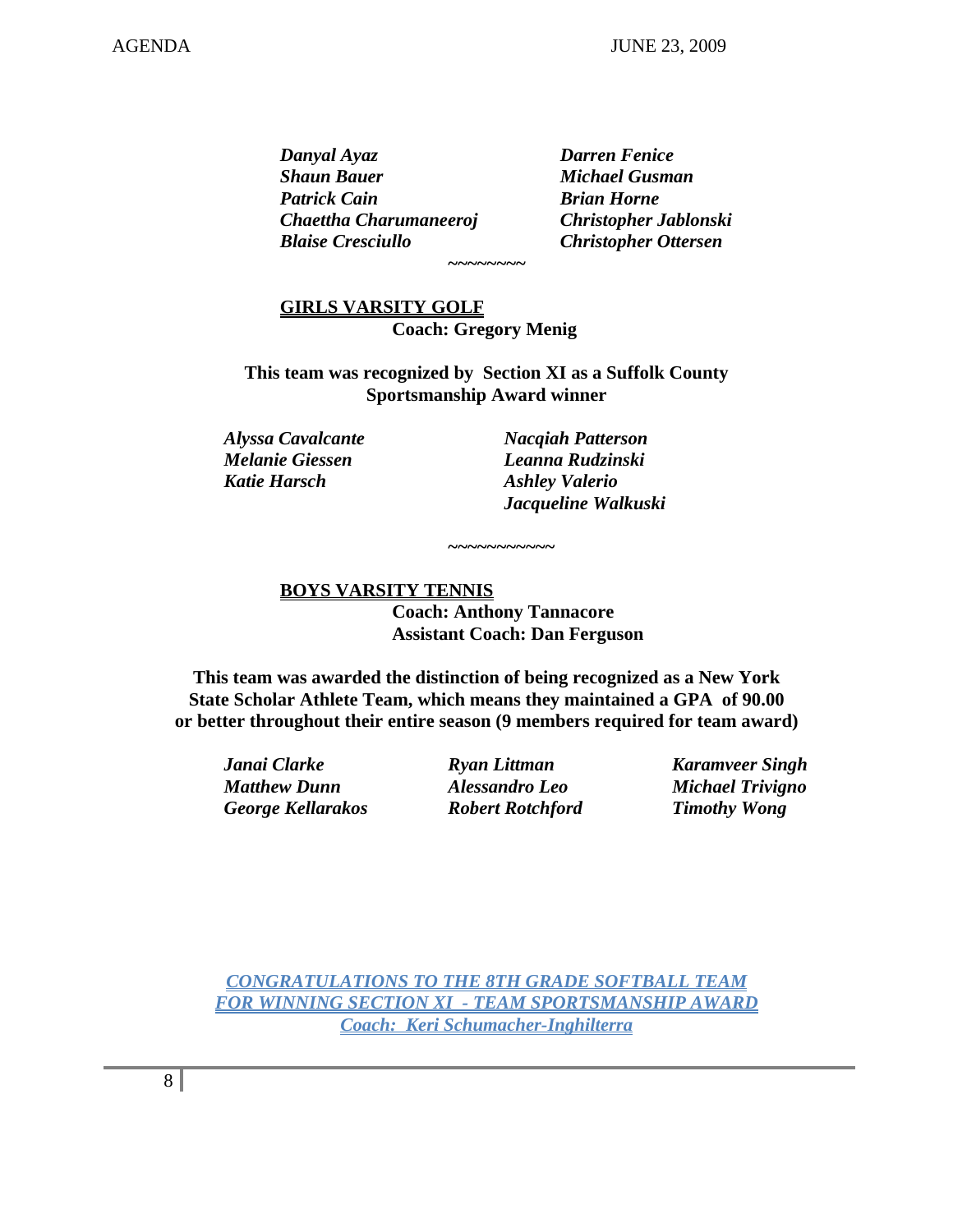**Angelina Azzara Taylor Finn Sabrina Riley Navene Al-Mimri Taylor Fishman Laura Santare Sydney Bernard Jessica Freely Alexandra Santora Michelle Carbone Alicia Legland Ashley Schleicker Alexxis Cortes Meghan Loeber Arianne Tedeschi Rachel Della Ragione Nicole Miele Margaret Vierling** 

 **Erica Weaver** 

## **V. NEW BUSINESS**

## 1. **REORGANIZATION MEETING DATE**

RECOMMEND that the Board of Education approve the following resolution:

 **RESOLVED,** that the **Re-Organization Meeting** for the Deer Park Union Free School District shall take place at **6:30 PM on Wednesday, July 15, 2009**

## 2. **BOARD OF EDUCATION MEETINGS FOR 2009-2010**

RECOMMEND that the Board of Education approve the following resolution:

 RESOLVED, that the attached *2009-2010 Calendar of Meeting Dates* for the Board of Education be accepted and adopted by the Board of Education.

## 3. **JOINT MUNICIPAL COOPERATION BIDDING / WESTERN SUFFOLK BOCES**

RECOMMEND, that the Board of Education approve the following resolution:

 RESOLVED, that the Deer Park Union Free School District accept the *Western Suffolk BOCES* Joint Municipal Cooperative Bidding Resolution and,

BE IT FURTHER RESOLVE D, that this Agreement shall be for a term of (1) year as authorized by General Muncipal Law 119-o.2.j. and

 BE IT FURTHER RESOLVED, that this entire Agreement (as attached) shall be executed by the President of the Board of Education and Assistant Superintendent for Business and Operations.

## 4. **VEHICLE DISPOSAL**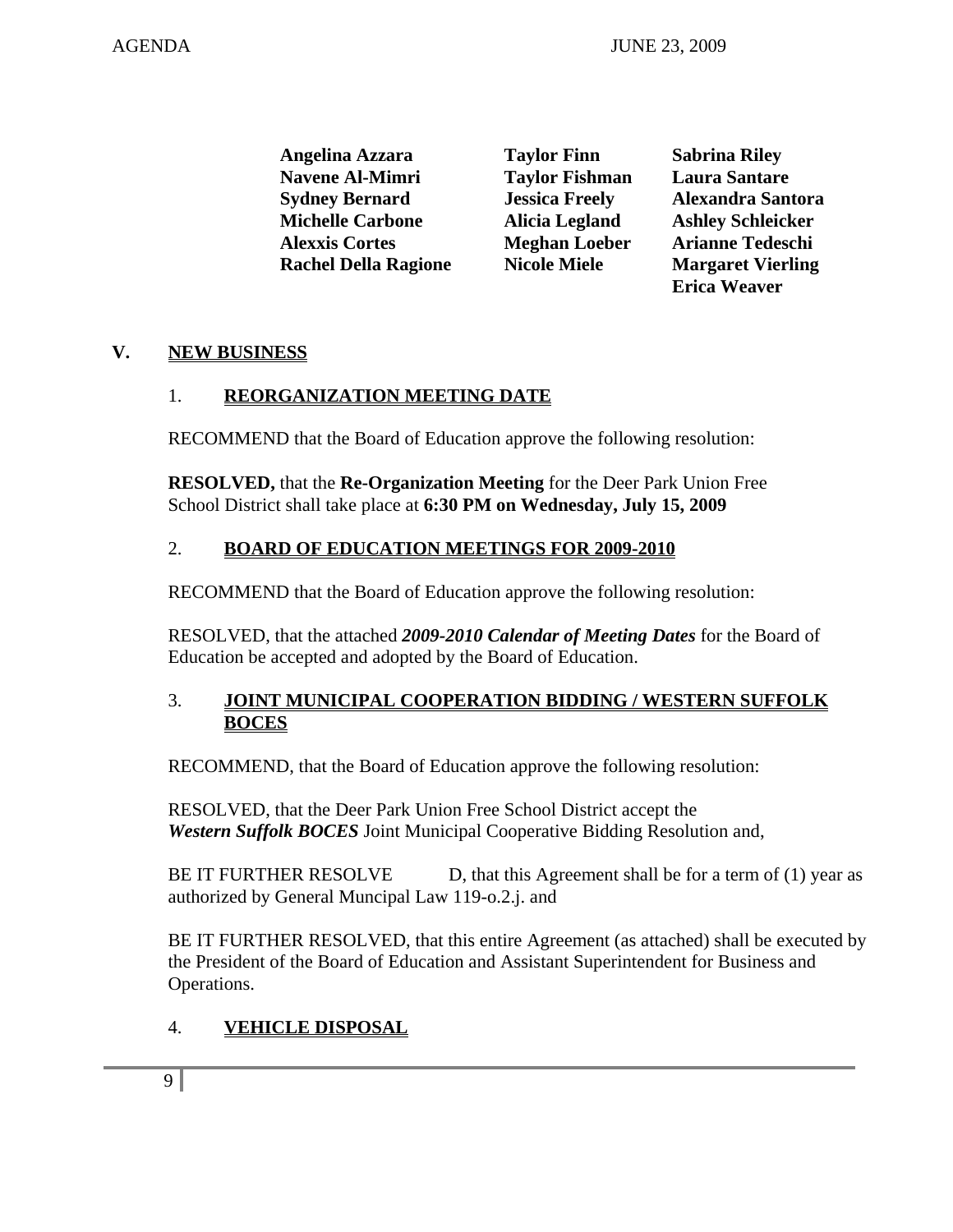**RECOMMEND,** that the Board of Education approve the following resolution:

 BE IT RESOLVED, that the Board of Education declare the following vehicles to be Obsolete and of no further use to the district, and

 BE IT FURTHER RESOLVED that this administration be authorized to dispose of these Vehicles according to the guidelines of the State Education Department

- Bus  $\#121$  1990 Int. Diesel Vin.  $\#$  1HVBBNDP9LH271260
- Bus #131 1992 Chev. Gas Vin. # 2GBHG31K5N4152791
- Bus #131 1992 Chev. Gas Vin. # 2GBHG31K8N4152980
- Bus  $\#136$  1994 Chev. Diesel Vin.  $\#1$ GBHG31Y2RF174901
- Bus  $\#137$  1994 Chev. Diesel Vin.  $\#1GBHG31Y7RF184517$
- Bus #167 1998 Chev. Diesel Vin. # 1GBHG31F2W1063319

# 5. **BOARD OF EDUCATION POLICIES – 2ND READING**

RECOMMEND, that the Board of Education approve the following resolution:

 BE IT RESOLVED that the Board of Education accept and adopt *the 2nd Reading* of the following policies: and

| <b>POLICY#</b> | <b>POLICY NAME</b>                                       |
|----------------|----------------------------------------------------------|
| #4321          | <b>Programs for Students with Disabilities under the</b> |
|                | <b>IDEA and New York's Education Law Article 89</b>      |
| #4321.12       | Use of Time Out Rooms, Physical Restraints and Aversives |
| #6690-E        | <b>Audit Committee Charter</b>                           |
| #8414.5        | <b>Alcohol and Drug Testing of Bus Drivers</b>           |

 BE IT FURTHER RESOLVED that these policies shall be included as accepted and adopted by the Board of Education and placed in the Board of Education Policy Manual.

## 6. **ABOLISHMENT OF POSITION**

RECOMMEND, that the Board of Education approve the following resolution:

 RESOLVED, that effective June 30, 2009, the position of District Administrator for Instructional Technology is hereby abolished, and

IT IS FURTHER RESOLVED, that the employment of Dr. Jared Bloom, who holds this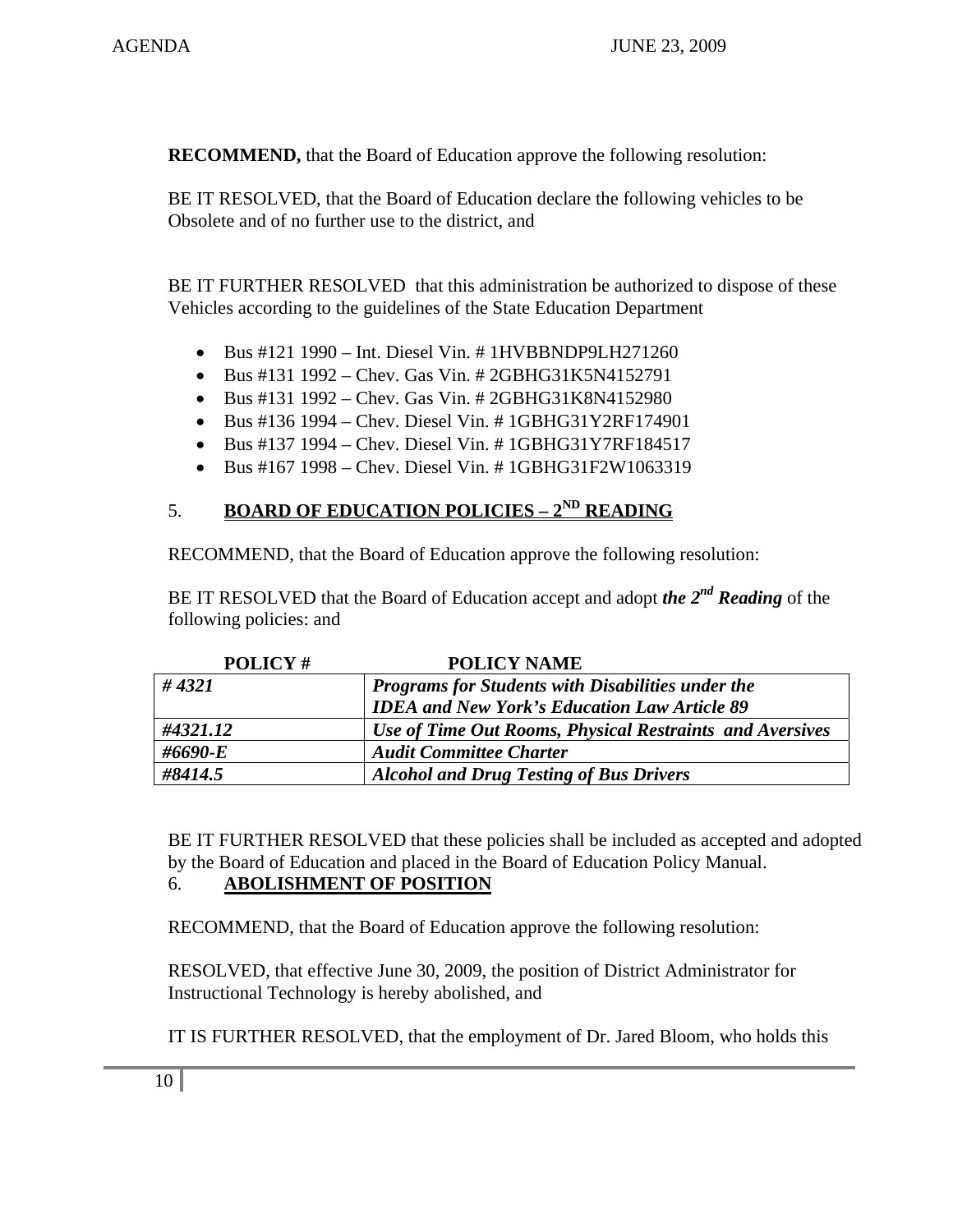position at such time, is hereby terminated, effective such date, and

 BE IT FURTHER RESOLVED, that such individual will be placed on a preferred eligibility list pursuant to the requirements of Education Law.

## 7. **CREATION OF ADMINISTRATIVE POSITION**

RECOMMEND, that the Board of Education approve the following resolution:

RESOLVED, that the following administrative position is hereby created,

 *District Administrator for Instructional Technology, Data Warehousing and Information Systems*, and,

 BE IT FURTHER RESOLVED, that the appointment of Dr. Jared Bloom to this 12-month position shall be effective July 1, 2009 at an annual salary of \$120,000.

## 8. **THIRD PARTY ADMINISTRATOR**

RECOMMEND, that the Board of Education approve the following resolution:

 RESOLVED, that the Deer Park Union Free School District approve the contract between Fitzharris Agency and the School District regarding Third Party Administrator for Workers Compensation, and

 BE IT FURTHER RESOLVED, that the President of the Board of Education and President of Fitzharris Agency shall sign this agreement which will be effective from July 1, 2009 to June 30, 2010 at an annual fee of \$16,000, and

 BE IT FURTHER RESOLVED, that this agreement will be on file in the District Clerk's office.

## 9**. 2008-2009 – FUNDING RESERVES**

RECOMMEND, that the Board of Education approve the following resolution:

 BE IT RESOLVED, that the Board of Education hereby approves the transfer of excess bund balance from the 2008-2009 fiscal year to the following reserves: *Retirement contribution, Workers Compensation, Unemployment*  **Insurance** *and Employee Benefit Accrued Liability* in an amount not to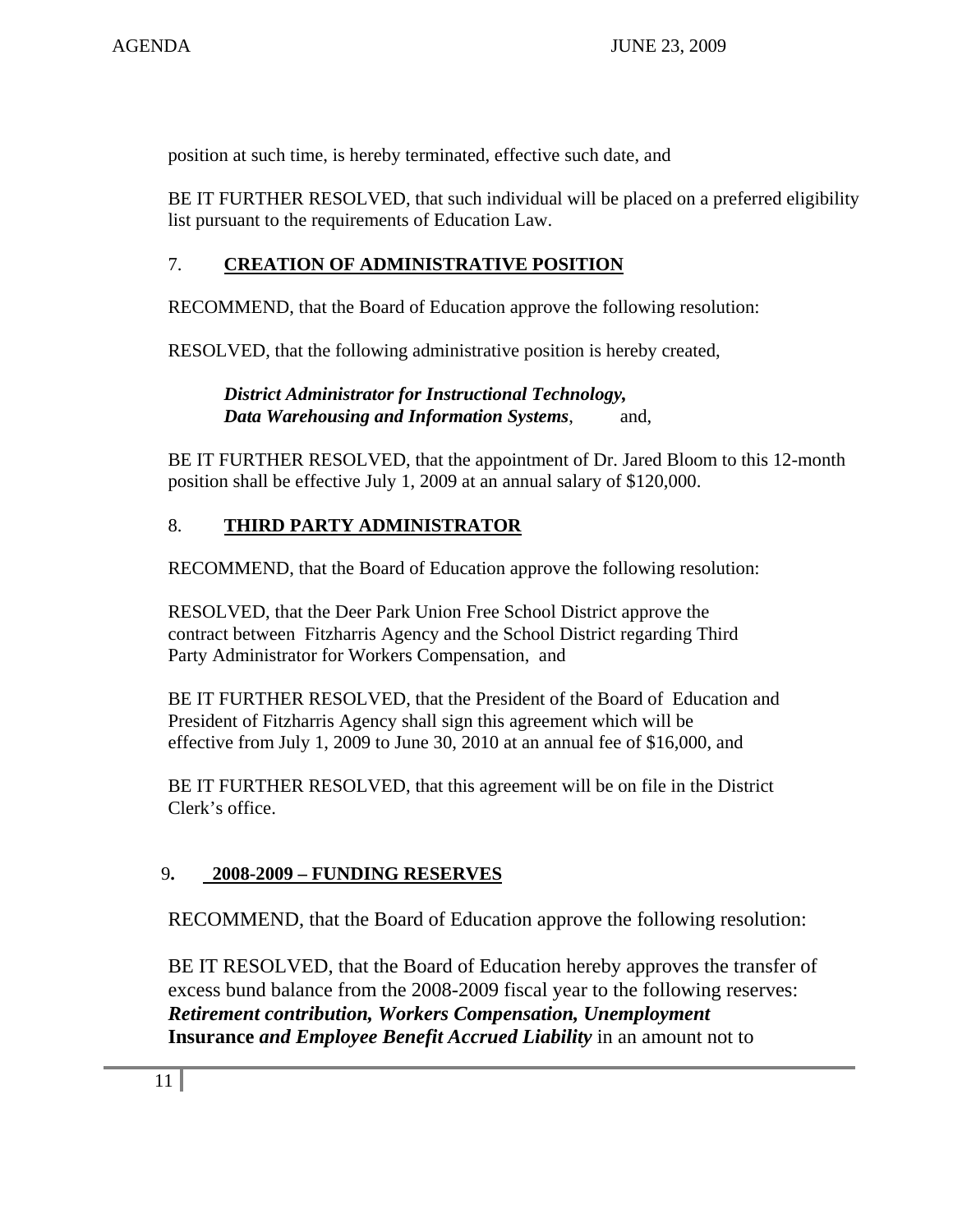exceed \$700,000 for each reserve.

## 10. **2009-2010 BUDGET REVISION**

RECOMMEND, that the Board of Education approve the following resolution:

 WHEREAS, Chapter 25 of the Laws of 2009 added new Article 23 to the Tax Law which imposes a .34 percent payroll tax upon the wages and compensation paid by most employers within the counties comprising the Metropolitan Commuter Transportation District after the adoption of the 2009-2010 budget, and

 WHEREAS, new Education Law Section 3609-g provides for State reimbursement of this tax to public school districts,

NOW, THEREFORE,

 BE IT RESOLVED, that the Board of Education authorizes the increase of the 2009-2010 budget in the amount of \$171,600 and increase revenues by \$171,600 to reflect the new tax and related reimbursement.

### 11. **CSEA MEMORANDUM OF AGREEMENT**

RECOMMEND, that the Board of Education approve the following resolution:

 RESOLVED, that the Memorandum of Agreement between the Board of Education and the Deer Park Unit of Suffolk Education Local CSEA #870 is hereby ratified, effective from July 1, 2009 to June 20, 2013.

## **VI**. **APPROVAL OF SCHEDULES**

RECOMMEND, that the Board of Education approve the following schedules collectively:

### **SCHEDULE 09-BP-692 - SCHEDULE OF BILLS PAYABLE**

| Trust & Agency             |    | 5/26/09 | 1,748,959.05 |
|----------------------------|----|---------|--------------|
| Workers' Comp. & Unemploy. | 26 | 5/26/09 | 19,870.57    |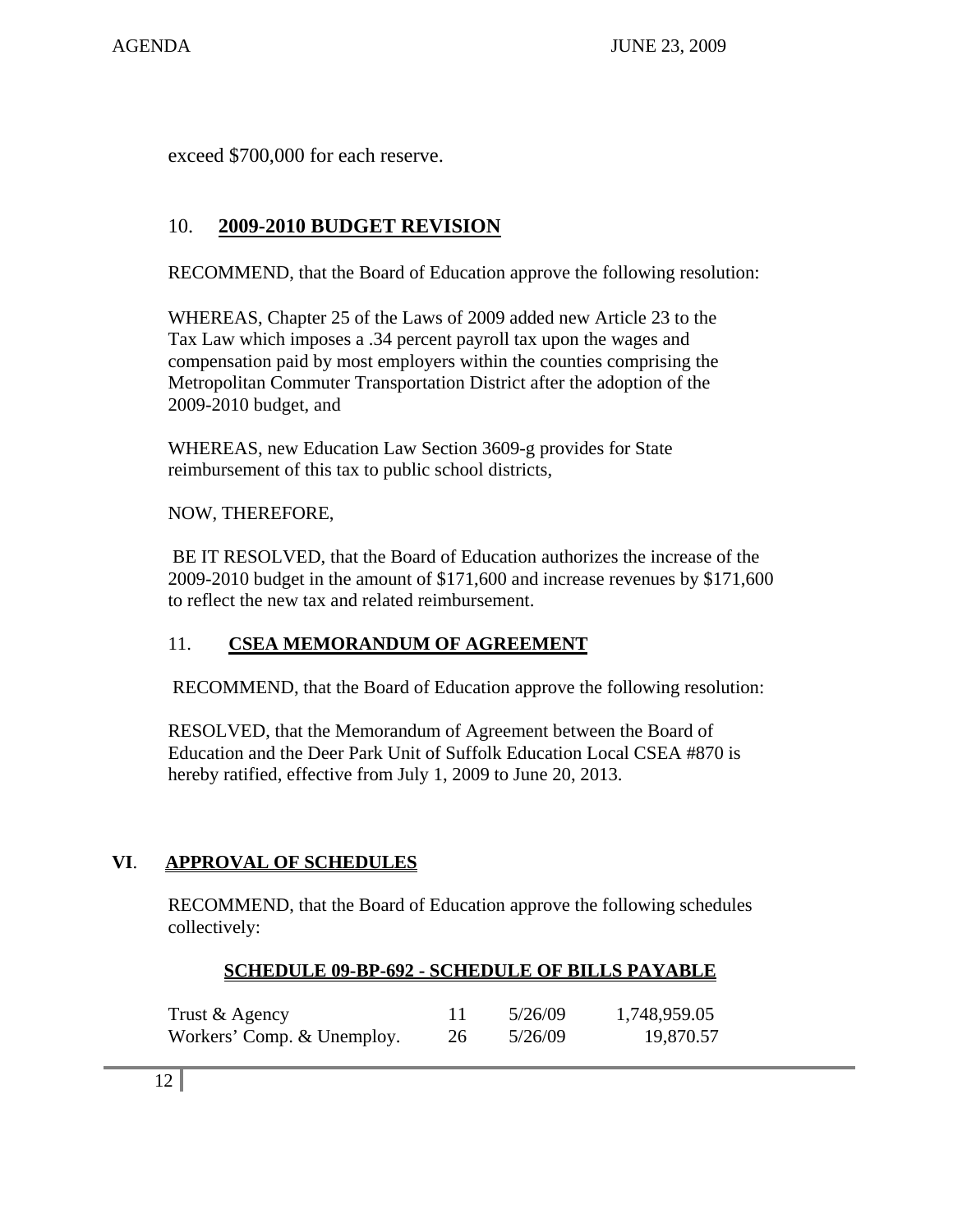| Federal Fund              | 30 | 5/26/09 | 119,383.89   |
|---------------------------|----|---------|--------------|
| General Fund              | 35 | 5/26/09 | 2,968,306.85 |
| Capital Fund              | 5  | 6/2/09  | 5,665.48     |
| Cafeteria Fund            | 16 | 6/2/09  | 129,951.22   |
| Federal Fund              | 32 | 6/2/09  | 43,226.38    |
| General Fund              | 37 | 6/2/09  | 1,116,562.46 |
| Workers' Comp & Unemploy. | 27 | 6/9/09  | 12,647.47    |
| School Lunch              | 17 | 6/16/09 | 100,794.24   |
| Federal Fund              | 34 | 6/16/09 | 15,696.98    |
| General Fund              | 39 | 6/16/09 | 546,158.41   |

### **SCHEDULE 09-E-317 - TRANSFER OF BUDGETARY FUNDS**

Explanation of Budgetary Transfer : T33, T34, T35, T36

### **SCHEDULE 09-F-132 / CONTRACTS**

### **SCHEDULE 09-H-06 –HOME TEACHING REGULAR AND SPECIAL EDUCATION (CONFIDENTIAL)**

### **SCHEDULE 09-S-06 – SPECIAL TRANSPORTATION (CONFIDENTIAL)**

### **NON INSTRUCTIONAL**

### **SCHEDULE 09-CS-84 – CHANGE OF SALARY/STATUS (NON-INSTRUCTIONAL)**

### **Kirk Gostkowski**  Districtwide Position: Plant Facilities Administrator Salary: \$116,865 Effective: 7/1/09 **SCHEDULE 09-NN-373- APPOINTMENTS (NON-INSTRUCATIONAL)**

 **Jo-Anne Filipkowski** District Office **Provisional** – School Purchasing Agent Salary/Step: \$55,000 (Prorated at \$2292 – Step 1)

### **SCHEDULE 09-OO-213 – RETIREMENTS, REMOVALS, TERMINATIONS & RESIGNATIONS (NON-INSTRUCTIONAL)**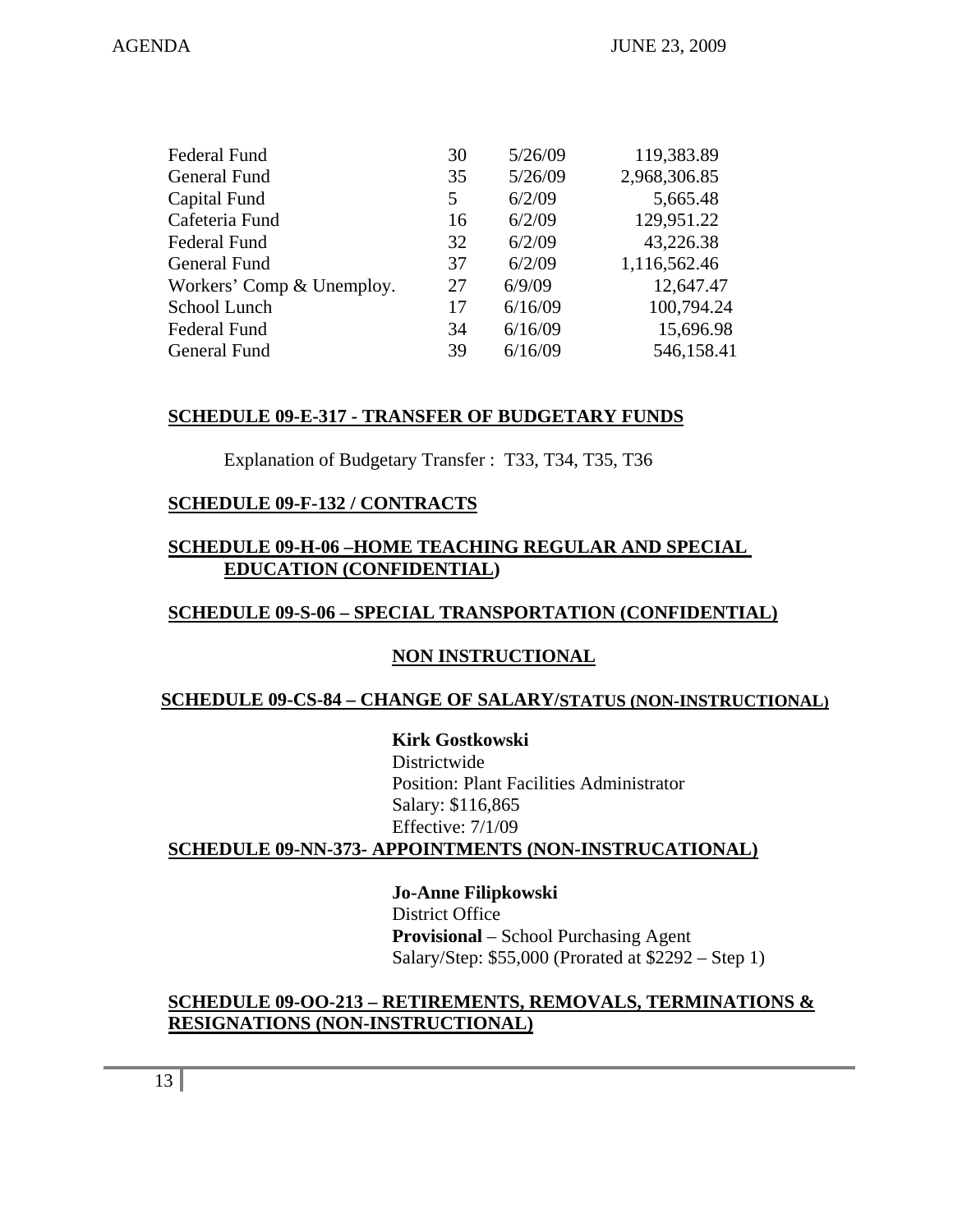### **Lydia DeVito**

District Wide Substitute Clerical Effective: 6/2/09 Resignation: No outstanding obligation to the district

### **SCHEDULE 09-QQ-132 - LEAVES OF ABSENCE -(NON-INSTRUCTIONAL)**

 **Spencer Papszycki** HS/Custodian Effective: 4/24/09-5/25/09 **Change** of Leave of Absence (FMLA)

### **Shindira Kennedy**

JFK/ Clerk Typist **Change to**: 3/13/09-3/25/09 – Maternity Sick Leave FMLA) 3/26/09-6/5/09 – Remainder of FMLA (unpaid) 6/6/09-9/1/09 – Child Rearing Leave (unpaid)

### **SCHEDULE 09-TPA-32 – TEMPORARY ASSIGNMENT (NON- INSTRUCTIONAL)**

### **Helen Horodnicki**

 HS Summer School Nurse Salary: \$247.91 per day (26 days) Effective: 7/6/09-8/14/09

### **Monique Hornik**

JQA Summer School Nurse Salary: \$211.41 per day (30 days) Effective: 7/6/09-8/6/09 **Jose Seda**  HS Summer School Security Guard Salary: \$16 / hr. Effective: 7/6/09-8/14/09

### **INSTRUCTIONAL MATTERS**

### **SCHEDULE 09-CSS-23 – CHANGE OF STATUS/SALARY (INSTRUCTIONAL)**

 **Edward Kemnitzer**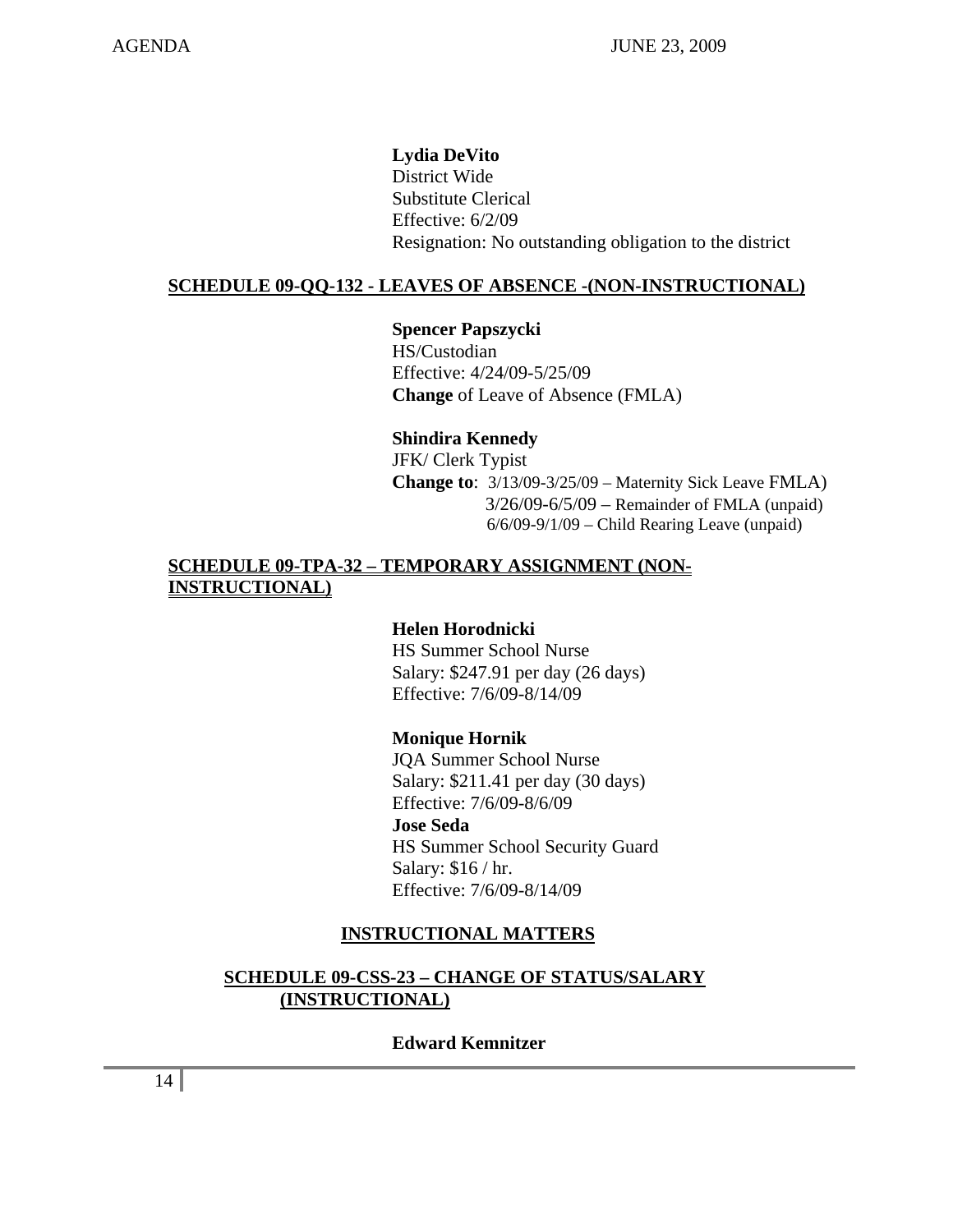From: \$81,435 To: \$82,092 Effective: 9/10/08

#### **Eva Demyen**

From: \$159,000 To: \$166,950 Effective: 7/1/09

### **Frank Caliguiri**

From: \$152,880 To: \$160,524 Effective: 7/1/09

### **Marguerite Jimenez**

From: \$125,000 To: \$140,000 Effective: 7/1/09

### **SCHEDULE 09-L-142 – PART-TIME APPOINTMENTS (INSTRUCTIONAL)**

### **Michael Masullo**

HS

 Teaching Area: .6 ELA Certification: Initial Salary/Step: \$48,067 (prorated at \$28,840 – BA-Step 1) Effective: 9/1/09-6/30/10 or at the discretion of the Board of Education

### **SCHEDULE 09-LR-92 – LONG TERM SUBSTITUTE (LR) APPOINTMENTS (INSTRUCTIONAL)**

#### **Samara Skolnik**

HS/Long Term Substitute (LR) Teaching Area: ELA Certification: Initial Salary: \$52,894 (prorated at \$15,075) – MA-Step 1 Effective: 9/1/09-11/25/09 or at the discretion of the Board of Education

### **SCHEDULE 09-N-230 – APPOINTMENTS (INSTRUCTIONAL**)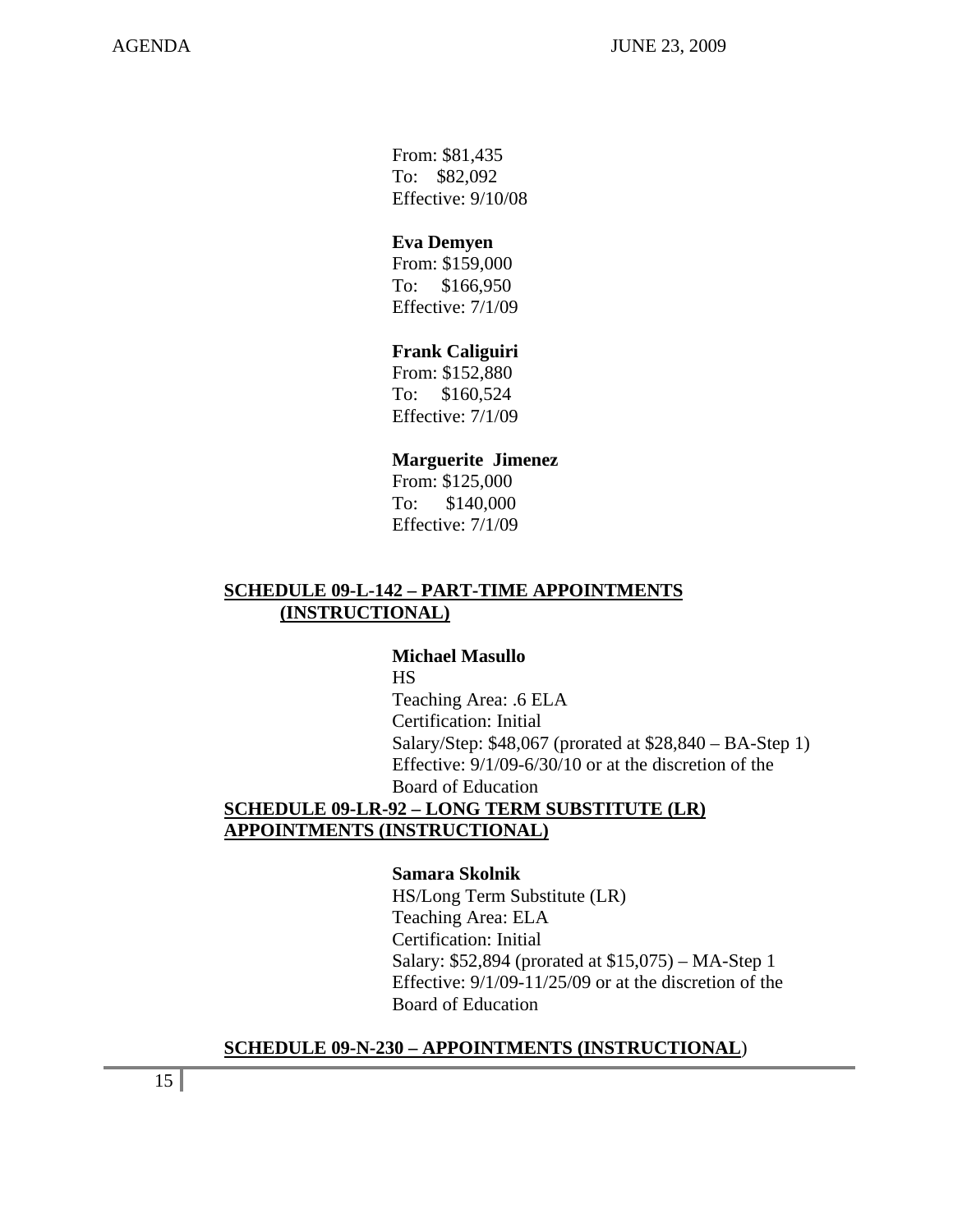#### **Matthew Griffith**

HS.Probationary Teaching Area: Business Salary/Step: \$55,548 (.6 grant funded) – MA/Step 2 Effective: 9/1/09-8/31/11

### **SCHEDULE 09-NAS-155 - ADMINISTRATIVE/SUPERVISORY APPOINTMENTS (INSTRUCTIONAL)**

#### **Celeste Archer**

Probationary/Math/Science Curriculum Associate Robert Frost MS Certification: SBL:Pending Salary: \$89,000 Effective: 8/17/09-8/16/12

#### **Tricia Hurlbert**

Elementary: Summer School Principal John Quincy Adams Certification: SDA Salary: \$5,196.00 Effective: 7/6/09-8/6/09

#### **Edward Kemnitzer**

Secondary: Summer School Principal High School Certification: SBL Salary: \$9,996.00 Effective: 7/6/09-8/14/09

## **Jared Bloom**

 **Probationary Administrator**  For Instructional Technology Data Warehousing & Information Systems **Districtwide**  Certification: SDA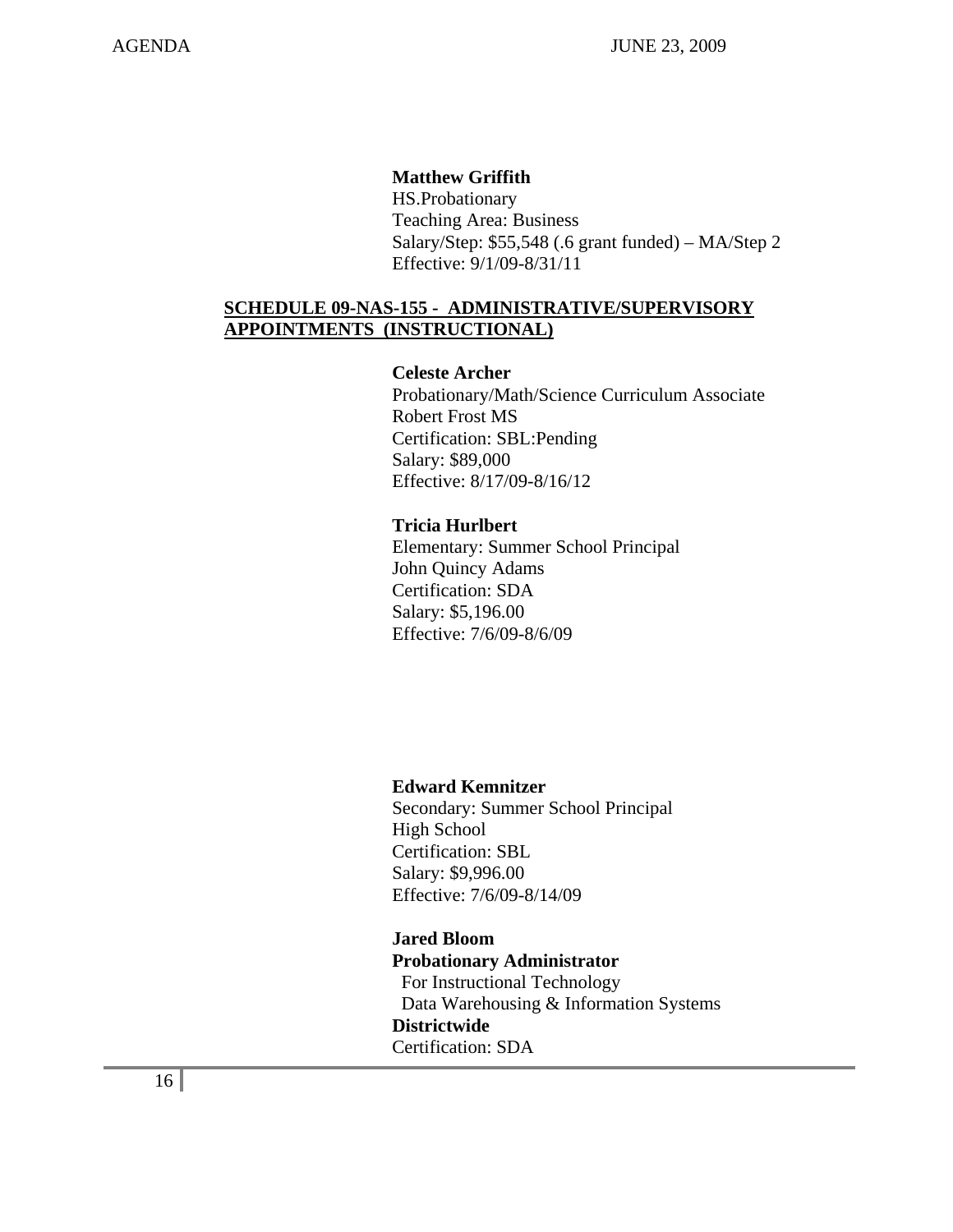Salary: \$120,000 Effective: 7/1/09-6/30/11

### **SCHEDULE 09-NC-58 – COORDINATOR ASSIGNMENT (INSTRUCTIONAL)**

#### **John Heeg**

 **Grant Funded -**Coordinator of Teacher Mentor Program Amount: \$250/month for 10 months Effective: 9/1/09-6/30/10

#### **Kara Hanson**

Grant Funded Transition Coordinator Amount: \$3,500 Effective: 9/1/09-6/30/10

### **SCHEDULE 08-NPS-225 – PER DIEM SUBSTITUTES (INSTRUCTIONAL**)

 **Agron Ceka** Certification: Initial Per Diem Substitute Salary: \$100/day Effective: 6/1/09

### **Joanne Parkas**

Certification: Pending Per Diem Substitute Salary: \$100/day Effective: 6/10/09 **Christina O'Hara** Certification: Pending Per Diem Substitute Salary: \$100/day Effective: 6/17/09

### **SCHEDULE 09-NS-236-APPOINTMENTS (INSTRUCTIONAL) REGULAR SUBSTITUTES**

### **Nicole Lanier**

 JFK/Permanent Substitute Certification: Initial Salary: \$115/day Effective: 6/1/09-6/30/09 or at the discretion of the Board of Education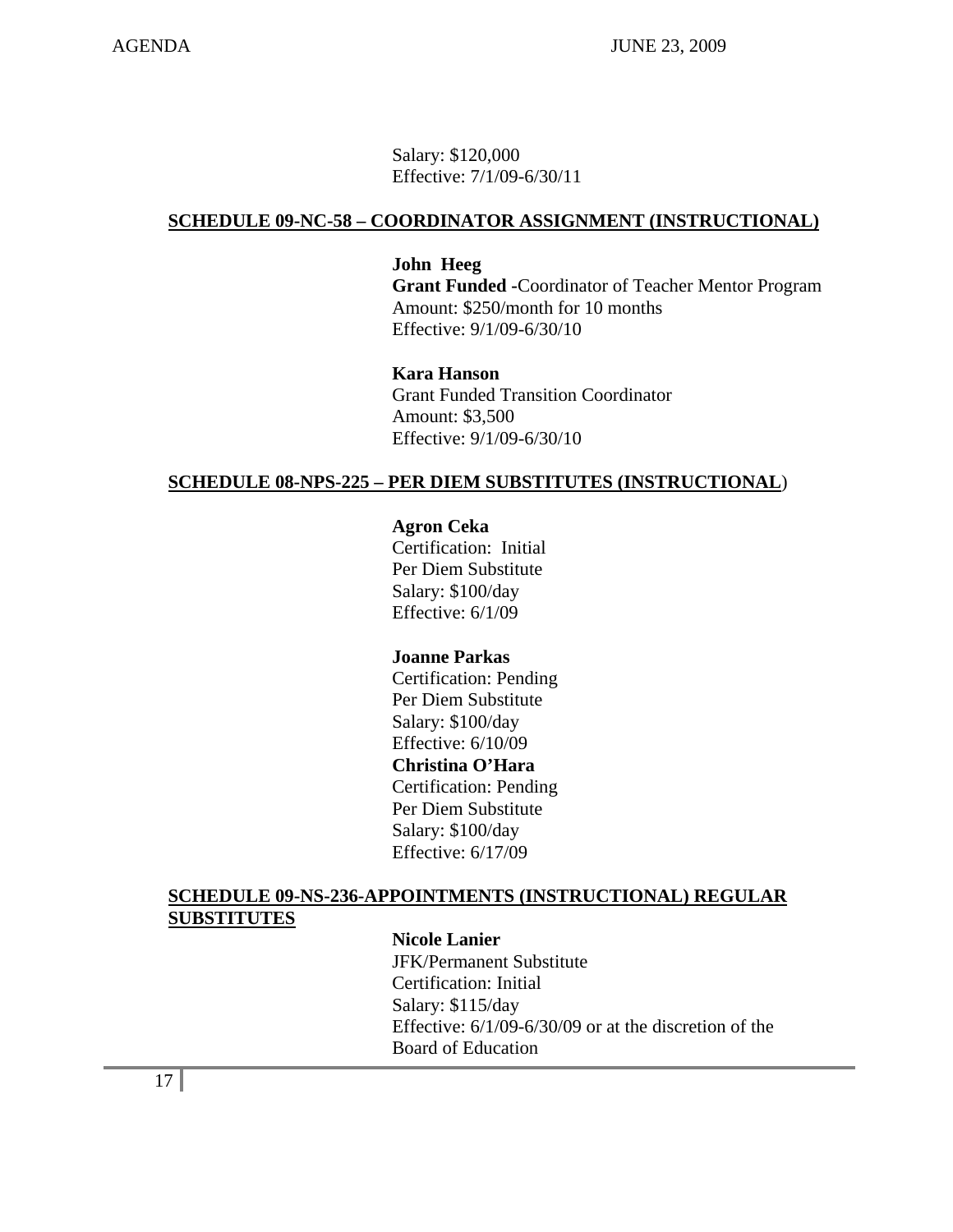### **Geraldine Gemmell**

MM/Permanent Substitute Certification: Permanent Salary: \$115/day Effective: 6/8/09-6/30/09 or at the discretion of the Board of Education

### **Samara Skolnik**

**HS/Permanent Substitute**  Certification: Initial Salary: \$115/day Effective: 5/9/09-6/30/09 or at the discretion of the Board of Education

### **Maria Bassi**

JFK/Permanent Substitute Salary: \$115.day Effective: 6/1/09-6/30/09 or at the discretion of the Board of Education

### **Michael Masullo**

 HS/.4 Permanent Substitute Certification: Initial Salary: \$46/day Effective: 9/1/09-6/30/10 or at the discretion of the Board of Education

### **09-NSS-17 – SUMMER SCHOOL SCHEDULE APPOINTMENTS (INSTRUCTIONAL)**

 **HS Summer School Appointments Effective: 7/6/09-8/14/09** 

| <b>NAME</b>            | # | <b>CLASS</b> #1 | <b>CLASS #2</b> | <b>SALARY</b> |
|------------------------|---|-----------------|-----------------|---------------|
| <b>Bond, Jason</b>     |   | English 6       | X               | \$2882.62     |
| Colletti, Peter        | 2 | Global 9        | Global 9        | \$5404.91     |
| Demyen, Lia            | 2 | Int. Algebra    | Math 8          | \$5404.91     |
| <b>Jewell, Cindy</b>   | 2 | Pre-Algebra     | Math 6          | \$5404.91     |
| <b>Kennedy</b> , Amina | 2 | English 9/10    | English 9/10    | \$5404.91     |
| Militello, Dean        | 2 | Special Ed      | Special Ed      | \$5404.91     |
| <b>Moriarty, Mike</b>  | 2 | English $11/12$ | English $11/12$ | \$5404.91     |
| Paruolo, Richard       | 2 | Global 10       | Global 10       | \$5404.91     |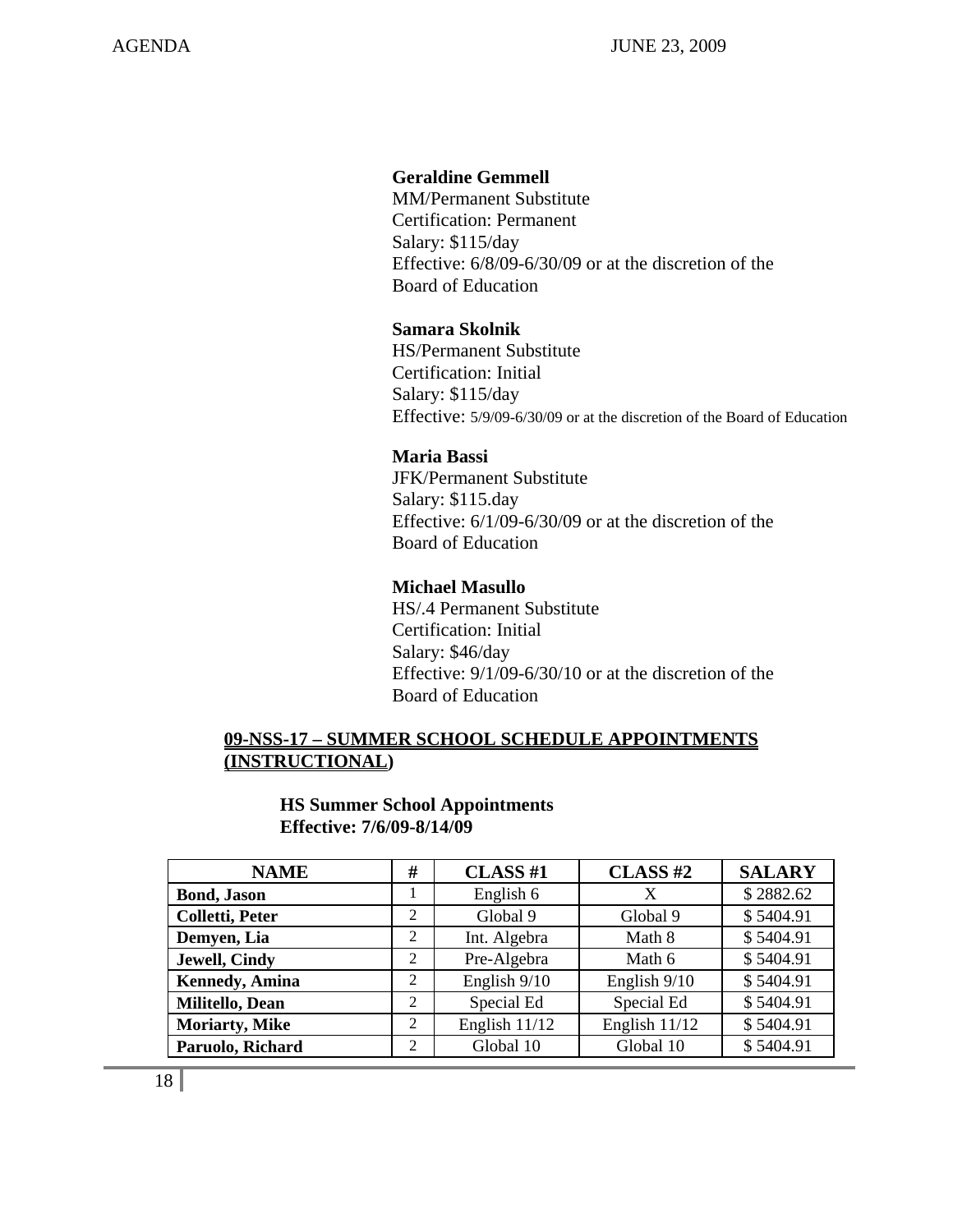| <b>Prahl, Matthew</b>   | $\overline{2}$ | Special Ed        | <b>Resource Room</b> | \$5404.91 |
|-------------------------|----------------|-------------------|----------------------|-----------|
| <b>Rafferty</b> , John  | 2              | <b>US History</b> | Gov't/Economics      | \$5404.91 |
| Regan, Jeanne           | 2              | Math B            | Geometry             | \$5404.91 |
| <b>Tassey</b> , Diane   | 2              | Special Ed        | <b>Resource Room</b> | \$5404.91 |
| <b>Tower</b> , Brian    |                | Physical Ed       | Х                    | \$2882.62 |
| <b>Tzoumas, Viviane</b> | 2              | ELA <sub>7</sub>  | ELA <sub>8</sub>     | \$5404.91 |
| Vilardi, Melissa        | 2              | Pre-Algebra       | Math 7               | \$5404.91 |
| <b>Lefing, Roanne</b>   | 2              | Librarian         | Librarian            | \$5404.91 |

# **JQA - Elementary Summer School Appointments**

| <b>NAME</b>                      | <b>SCHOOL</b>               | <b>TEACHING</b><br><b>AREA</b> | <b>SALARY</b> | <b>EFFECTIVE</b><br><b>Mon-Thursday</b> |
|----------------------------------|-----------------------------|--------------------------------|---------------|-----------------------------------------|
| <b>Joseph</b><br><b>Bottino</b>  | <b>JQA</b> Summer<br>School | <b>AIS</b> Teacher             | \$4,437.25    | $6/7/09 - 8/6/09$                       |
| <b>Debra</b><br><b>Bradbury</b>  | <b>JQA</b> Summer<br>School | AIS Teacher                    | \$4,437.25    | $6/7/09 - 8/6/09$                       |
| <b>Christine</b><br>Carr         | <b>JQA</b> Summer<br>School | AIS Teacher                    | \$4,437.25    | $6/7/09 - 8/6/09$                       |
| <b>Karen Hyland</b>              | <b>JQA</b> Summer<br>School | AIS Teacher                    | \$4,437.25    | $6/7/09 - 8/6/09$                       |
| Deana LaPlaca                    | <b>JQA</b> Summer<br>School | AIS Teacher                    | \$4,437.25    | $6/7/09 - 8/6/09$                       |
| <b>Mary Moore</b>                | <b>JQA</b> Summer<br>School | AIS Teacher                    | \$4,437.25    | $6/7/09 - 8/6/09$                       |
| <b>Kristen</b><br><b>Noblett</b> | <b>JQA</b> Summer<br>School | AIS Teacher                    | \$4,437.25    | $6/7/09 - 8/6/09$                       |
| Jason<br>Ranghelli               | <b>JQA</b> Summer<br>School | AIS Teacher                    | \$4,437.25    | $6/7/09 - 8/6/09$                       |
| Kerri<br>Schumacher              | <b>JQA</b> Summer<br>School | AIS Teacher                    | \$4,437.25    | $6/7/09 - 8/6/09$                       |
| <b>Phyllis</b><br>Tedeschi       | <b>JQA</b> Summer<br>School | AIS Teacher                    | \$4,437.25    | $6/7/09 - 8/6/09$                       |

| Michelle       | JOA Summer School | Self Contained        | \$6,236.44 | 7/6/09-8/14/09      |
|----------------|-------------------|-----------------------|------------|---------------------|
| <b>DiFazio</b> | Teacher           |                       |            | Mon - Fridav        |
| <b>Tiffany</b> | JOA Summer School | <b>Self Contained</b> | \$6.236.44 | 7/6/09-8/14/09      |
| Fasanelli      | Teacher           |                       |            | <b>Mon</b> - Fridav |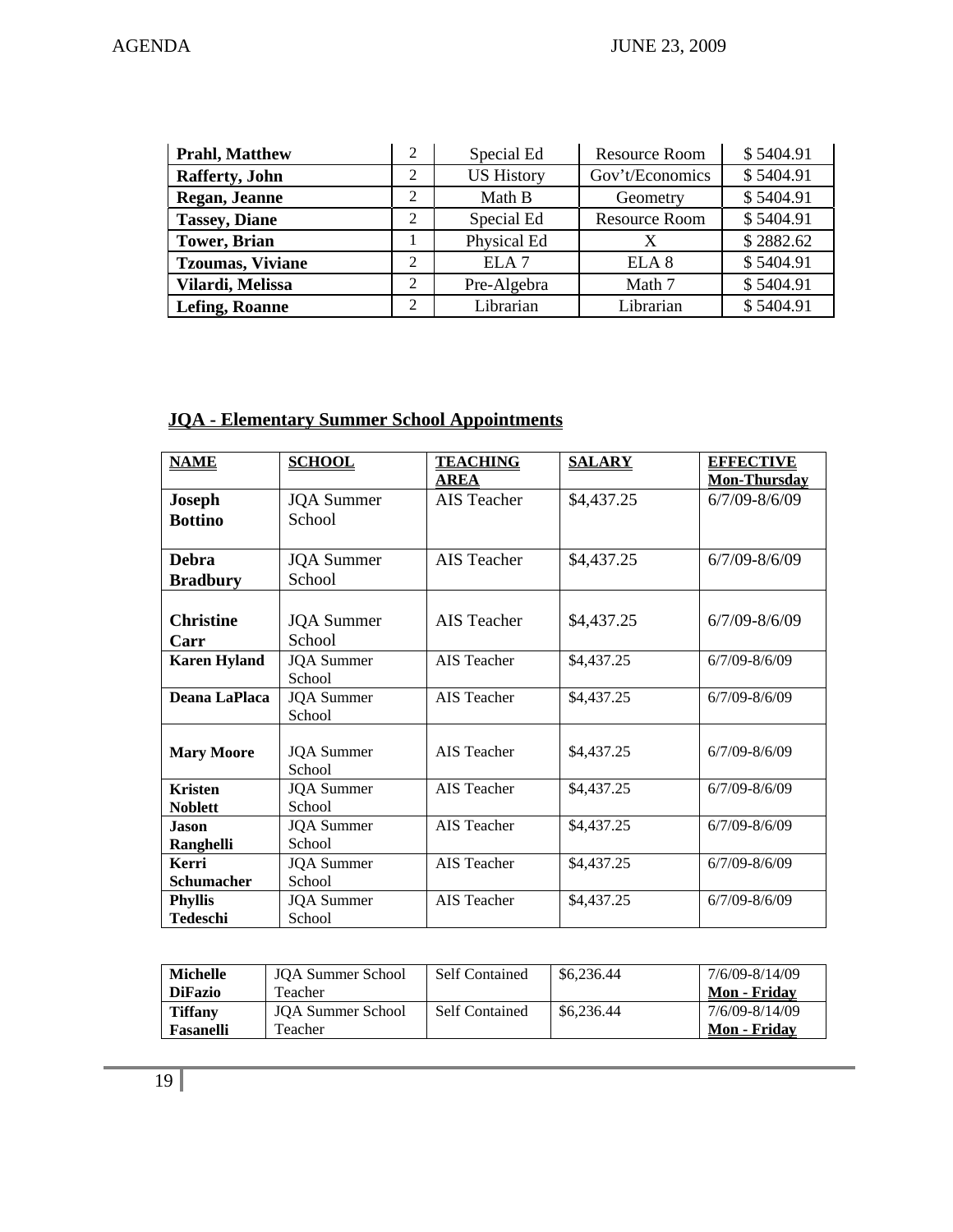| <b>Scott Miller</b>           | <b>JOA Summer School</b><br>Teacher | Self Contained       | \$6,236.44 | 7/6/09-8/14/09<br>Mon - Friday       |
|-------------------------------|-------------------------------------|----------------------|------------|--------------------------------------|
|                               |                                     |                      |            |                                      |
| <b>Karen</b><br><b>Harker</b> | <b>JQA/Summer</b><br><b>School</b>  | <b>LLI</b> Reading   | \$4,437.25 | 7/6/09-8/6/09<br><b>Mon-Thursday</b> |
| <b>Elaine</b>                 | <b>JOA/Summer</b>                   | <b>School Speech</b> | \$6,236.44 | 7/6/09-8/14/09                       |
| <b>Herman</b>                 | <b>School</b>                       | <b>Therapist</b>     |            | <b>Mon-Friday</b>                    |

#### **HS Teacher Assistants/Summer School Appointments**

| <b>Mary Burlandi</b> | <b>Summer School HS/</b><br><b>Teaching Asst.</b> | \$19.74/hr  | 7/6/09-8/14/09 |
|----------------------|---------------------------------------------------|-------------|----------------|
| <b>Nancy Cordone</b> | <b>Summer School HS/</b><br><b>Teaching Asst.</b> | \$19.74/hr  | 7/6/09-8/14/09 |
| Vivian D'Agostaro    | <b>Summer School HS/</b><br><b>Teaching Asst.</b> | \$19.74/hr  | 7/6/09-8/14/09 |
| Donna Granelle       | <b>Summer School HS/</b><br><b>Teaching Asst.</b> | \$19.74/hr  | 7/6/09-8/14/09 |
| <b>Jeremy Smith</b>  | <b>Summer School HS/</b><br><b>Teaching Asst.</b> | \$15.83/hr. | 7/6/09-8/14/09 |

### **SCHEDULE 09-O-210 – RETIREMENTS, RESIGNATIONS, TERMINATIONS, REMOVALS (INSTRUCTIONAL)**

### **Michael Berish**

Robert Frost / Permanent Substitute Effective: 7/1/09 Termination: No outstanding obligation to the district

### **Ann Marie Rosselli**

**HS/Permanent Substitute**  Effective: 7/1/09 Termination: No outstanding obligation to the district

### **Kimberly Rivera**

May Moore / Permanent Substitute Effective: 7/1/09 Termination: No outstanding obligation to the district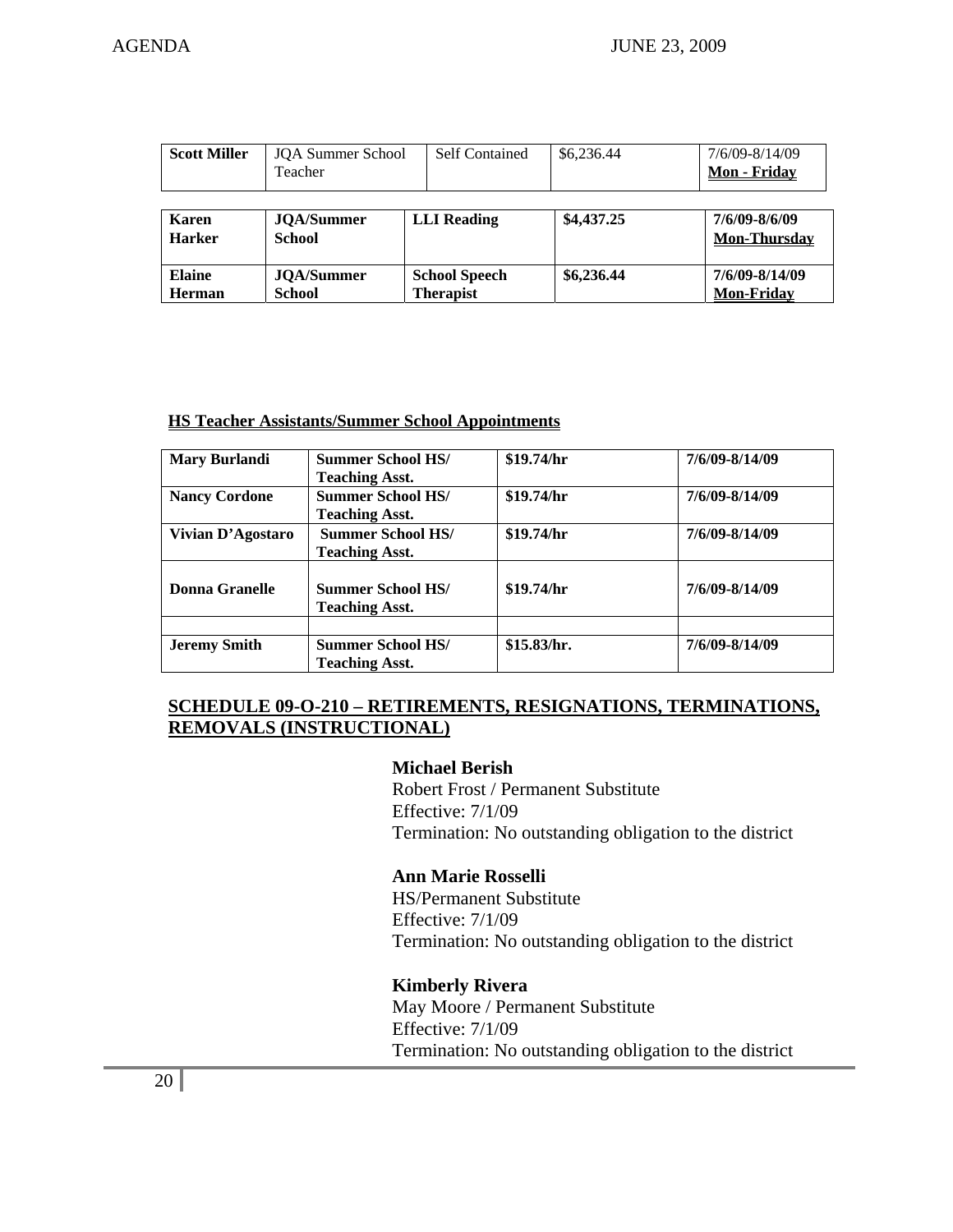### **Christopher Theodorakis**

Per Diem Substitute Effective: 7/1/09 Termination: No outstanding obligation to the district

#### **Laura Melucci**

RF/Associate Principal for Curriculum Instruction & Assessment Effective: 8/15/09 Resignation: No outstanding obligation to the district

### **Lynda Adams**

Principal/Abraham Lincoln School Effective: 7/3/09 Resignation: No outstanding obligation to the district

### **SCHEDULE 09-Q-207 LEAVES OF ABSENCE (INSTRUCTIONAL)**

#### **Karen Acquilino**

May Moore/Speech Effective: 6/6/09-6/30/09 Extension of Sick Leave of Absence

### **Jaime Lalli-Kraus**

May Moore / Elementary Effective: 6/8/09-6/30/09 -Maternity Sick Leave (FMLA) 9/1/09-6/30/10 – Child Rearing Leave

### **Mary Redden**

JQA/Special Education Effective: 9/1/09-6/30/10 Child Rearing Leave

### **Wendy Massaro**

JFK/Elementary Effective - Change to: 4/27/09 – 6/30/09 Maternity Sick Leave (FMLA**)** 

### **Melissa Price**

JFK/Elementary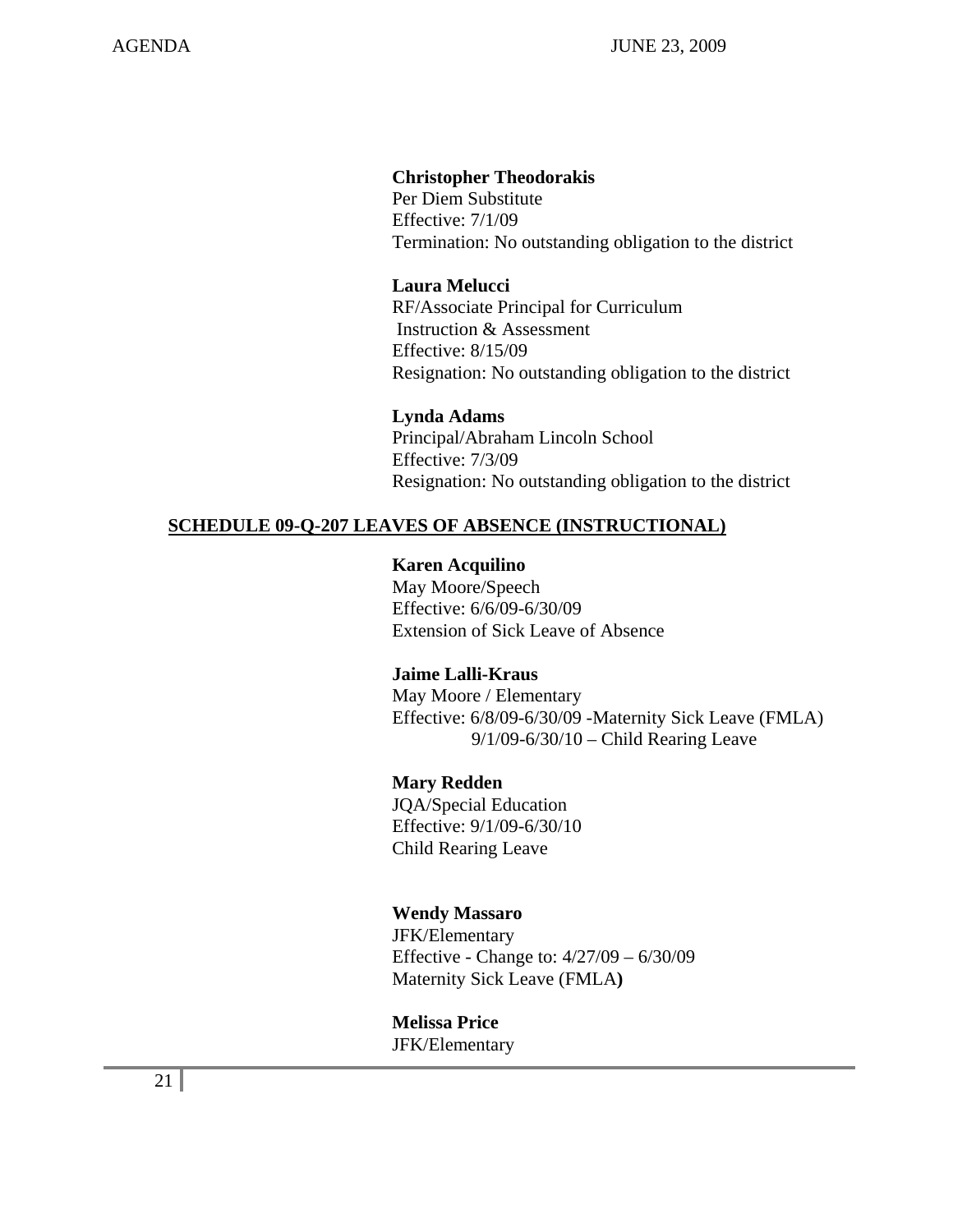Effective: 6/15/09-6/30/09 Maternity Sick Leave (FMLA)

### **Karen Mannale**

JFK/Teaching Assistant Effective: 5/26/09-6/26/09

### **SCHEDULE09-TTPA-64 – TEMPORARY ASSIGNMENT (INSTRUCTIONAL)**

 **Mary Reynolds** DW/Grant Funded Special Education Programs Manager for CPSE, 611 & 619 Grants Salary: \$4,000 Effective: 9/1/09-6/30/10

### **VII. RECEIPT OF SCHEDULES**

RECOMMEND, that the Board of Education approve the following schedules collectively:

### **SCHEDULE 07-A-362 - TREASURERS REPORT AND COMPUTER RUN**

**Statement of Revenues** General Fund – May Federal Fund – May School Lunch Fund – May

Treasurer's Report May Cash Flow May

 Check Listing of Numbers May 15, 2009 –May 28, 2009 May 29, 2009 – June 11, 2009

### **SCHEDULE 07-B-692- APPROPRIATION OF BUDGET STATUS REPORT**

Appropriation Budget Status Report - General Fund - May Capital May - Regular Capital Bond Capital Federal Fund - May School Lunch Fund – May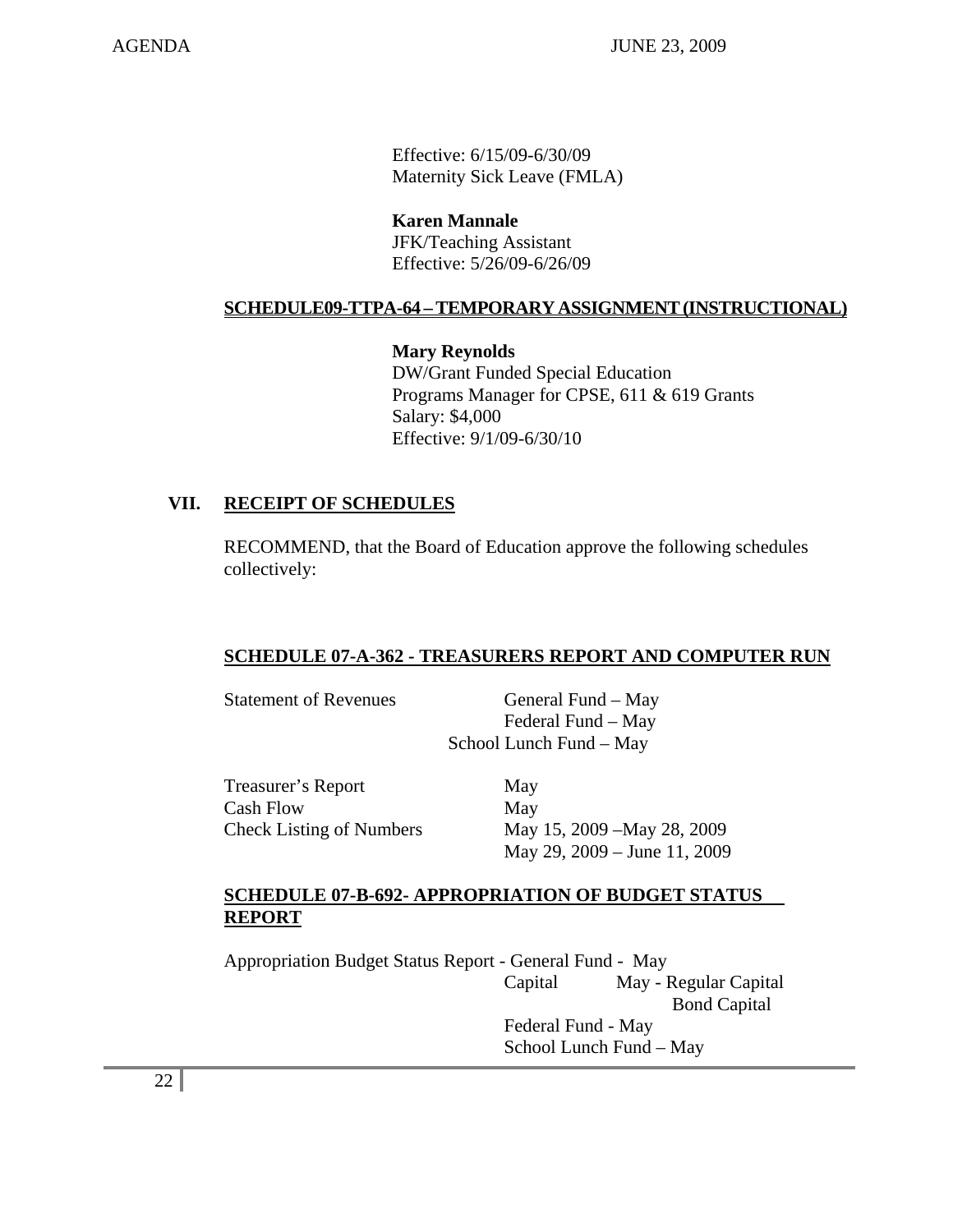Extra Classroom Activities Fund – May (High School) April ( RFMS) May ( RFMS )

> Trial Balance: General Fund School Lunch Workers' Comp & Unemployment Federal Fund Capital Projects Trust & Agency Private Purpose Trust Flexible Benefits

### **VIII. Public Be Heard**

## **IX**. **Concerns, Comments, Questions - Board of Education**

## **X. Adjournment**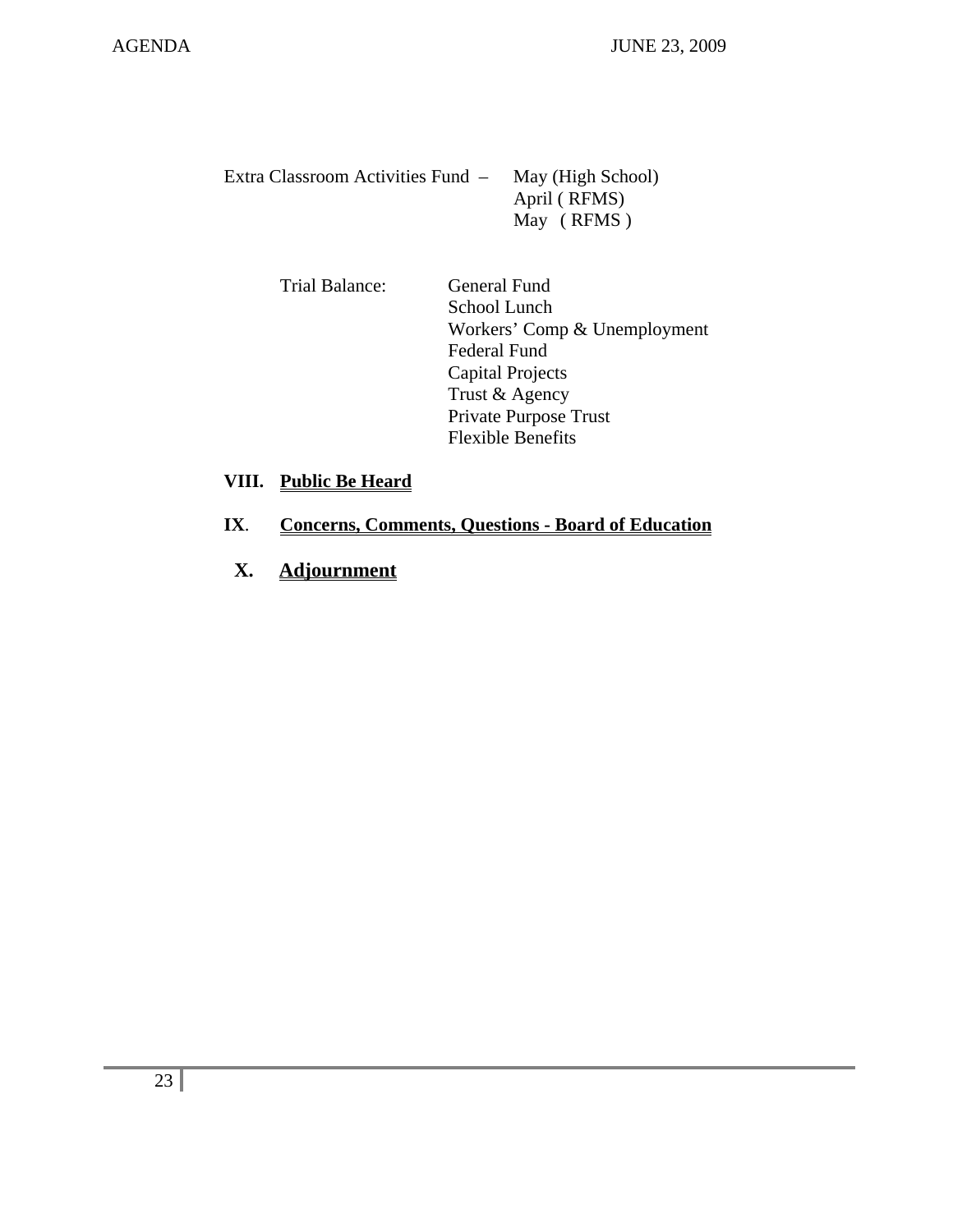AGENDA JUNE 23, 2009